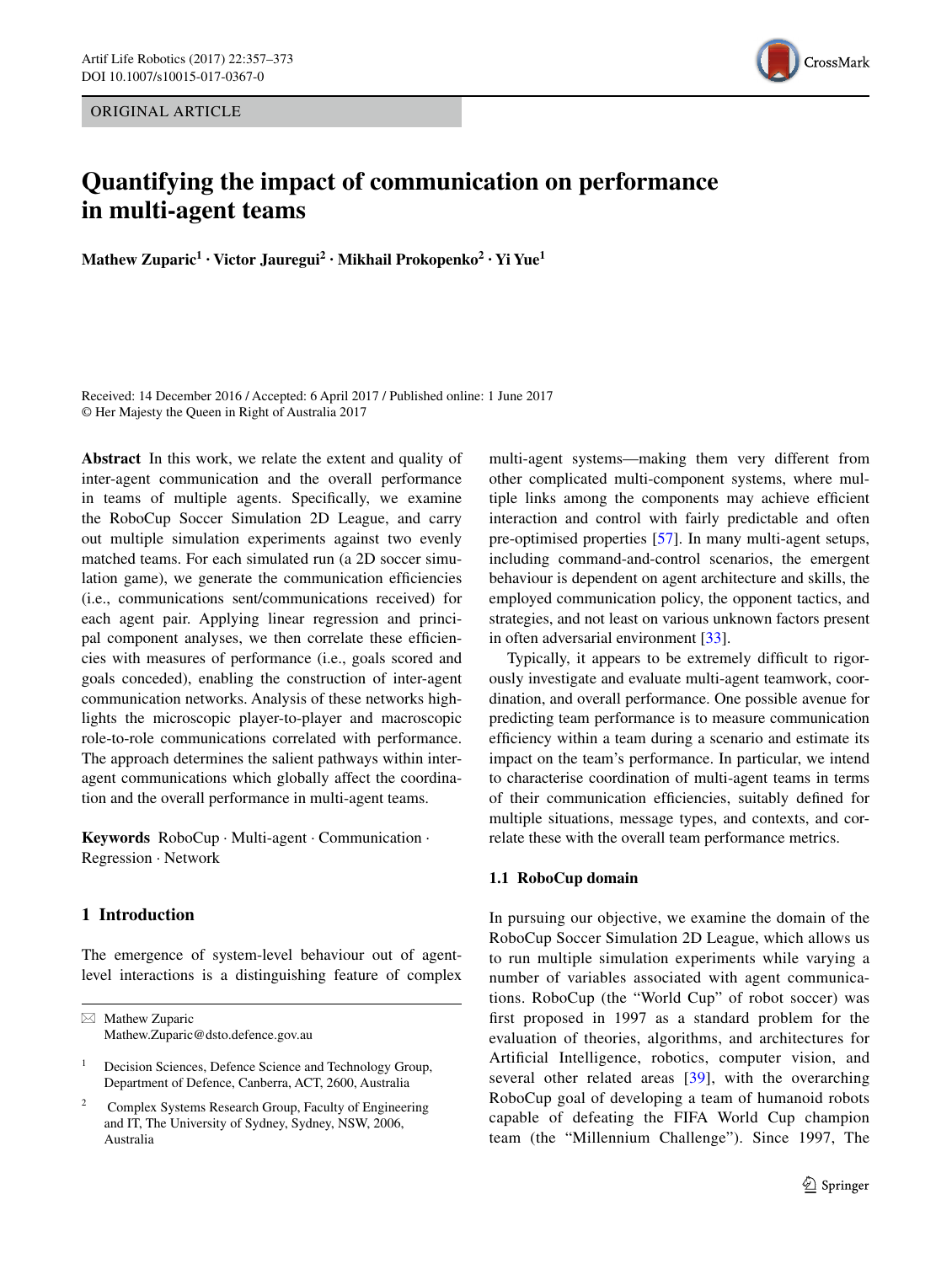RoboCup initiative has convincingly superseded chess as a benchmark for Artifcial Intelligence, developing along two general complementary paths [\[38\]](#page-15-3): physical robot leagues, and software agent (simulation) leagues [\[49](#page-15-4)].

RoboCup 2D Soccer Simulation League specifcally targets the research question of how the optimal collective dynamics can result from autonomous decisionmaking under noisy conditions and several constraints, set by tactical plans and teamwork (collaboration) as well as opponent (competition) [[15,](#page-14-0) [40,](#page-15-5) [46,](#page-15-6) [53,](#page-15-7) [56,](#page-15-8) [57,](#page-15-0) [61](#page-15-9), [62](#page-15-10), [71,](#page-16-0) [73](#page-16-1), [75](#page-16-2), [82\]](#page-16-3). It encourages development of diverse player behaviours and team strategies [[6,](#page-14-1) [8,](#page-14-2) [35,](#page-15-11) [41](#page-15-12), [54,](#page-15-13) [60](#page-15-14), [70](#page-16-4), [85\]](#page-16-5), and offers a robust framework for evaluating the emergent collective behaviours and team performance.

In particular, RoboCup Soccer Simulation League (both 2D and 3D) involves software agents playing games on a centralised server (maintaining the "world model", including player and ball dynamics and kinematics) over a network [\[17](#page-14-3)], and offers several obvious advantages in comparison to physical leagues, including the ability to simulate soccer matches without physical robots and abstracting away low-level hardware and environmental issues (e.g., motor temperature and breakages) [[14\]](#page-14-4). As pointed out by Budden and Prokopenko [[14\]](#page-14-4), the simulation leagues often serve as platforms for the initial development and evaluation of software modules for later integration into physical robots [[44,](#page-15-15) [48](#page-15-16)], and have applications well beyond the RoboCup domain (e.g., localisation and mapping [[12,](#page-14-5) [30\]](#page-15-17)).

Each team consists of 11 players and a "coach", which is a non-playing agent responsible for assigning each agent a specific type, given a number of randomly generated physical profles (including characteristics such as speed and stamina). Each of the fully autonomous simulated *agents* interacts with the soccer server, receiving information from the server relative to its current feld of view; determining what actions to execute; and submitting these requests to the server. The server fulflls these requests and resolves any resultant conficts (e.g., two agents attempting to occupy the same spatial location). The server proceeds in real time and imposes noise on both the agents' observations and actions [\[49](#page-15-4)]. It is the responsibility of each agent to submit its action requests at the appropriate times to stay synchronised with the soccer server. Furthermore, each agent is allocated an individual CPU process, with no direct inter-process communication permitted. In addition, the soccer server provides a low-bandwidth, indirect communication method between the agents by supporting simulated verbal commands.

Crucially, although simulation league agents have only noisy perception of their environment, the soccer server itself has perfect information regarding the global state, enabling replicable quantifcation of experimental

performance, based on the ability to run massively-parallelised experiments [\[13](#page-14-6), [14](#page-14-4)].

# **1.2 Multi‑agent communication and coordination: related work**

Analysis of various links between cooperation, coordination, and performance has been a continuing focus of research in multi-agent systems, within the general class of problems in which multiple agents have to coordinate their strategies to cooperate on some task. The term *team* generally refers to a set of agents with a common goal.

Approaches to activity coordination in multi-agent teams range from strictly top down (plan-based coordination) to purely emergent (reactive coordination), with many hybrid variants, each having its specifc advantages and disadvantages. This diversity is directly affected by specifc multi-agent communication policies which facilitate coordination and/or cooperation among agents.

For example, Stone and Veloso [[72\]](#page-16-6) investigate cooperation in multi-agent systems to improve team performance in the context of multi-agent learning. Several surveys of the literature on multi-agent systems are available [\[34](#page-15-18), [74,](#page-16-7) [81](#page-16-8)]. Shoham and Leyton-Brown [\[68](#page-16-9)] visit the foundations of multi-agent systems.

More recently, as the ability to generate and collect data improved, there has been growing interest into using dataanalytical methods in applied multi-agent domains. For example, Rein and Memmert [[59\]](#page-15-19) advocate the relevance and applicability of data analytics to tactical analysis of team sports. In a different domain, Ajitha et al. [[3\]](#page-14-7) apply multi-agent systems principles to software systems, with an emphasis on measuring cooperation among software agents.

There have also been various studies which investigate how communication in multi-agent systems contributes to improved performance of teams of agents. Communication has the potential to improve team performance in domains in which individual agents are only able to observe a small part of the world; the assumption of *partial observability* described by Veloso et al. holds. In such domains, agents can communicate to share information about their surroundings with other agents, thereby helping all agents compile more complete knowledge about the environment. Of course, communication usually comes at some cost. Bernstein et al. [[10\]](#page-14-8) study the computational complexity of communication in decentralised partially observable Markov decision processes (DEC-POMDPs).

The potential for communication to improve teamwork in multi-agent systems is discussed in Stone and Veloso's survey of multi-agent learning [[74](#page-16-7)]. As highlighted therein, communication can improve team performance in multi-agent systems, but has the draw-back of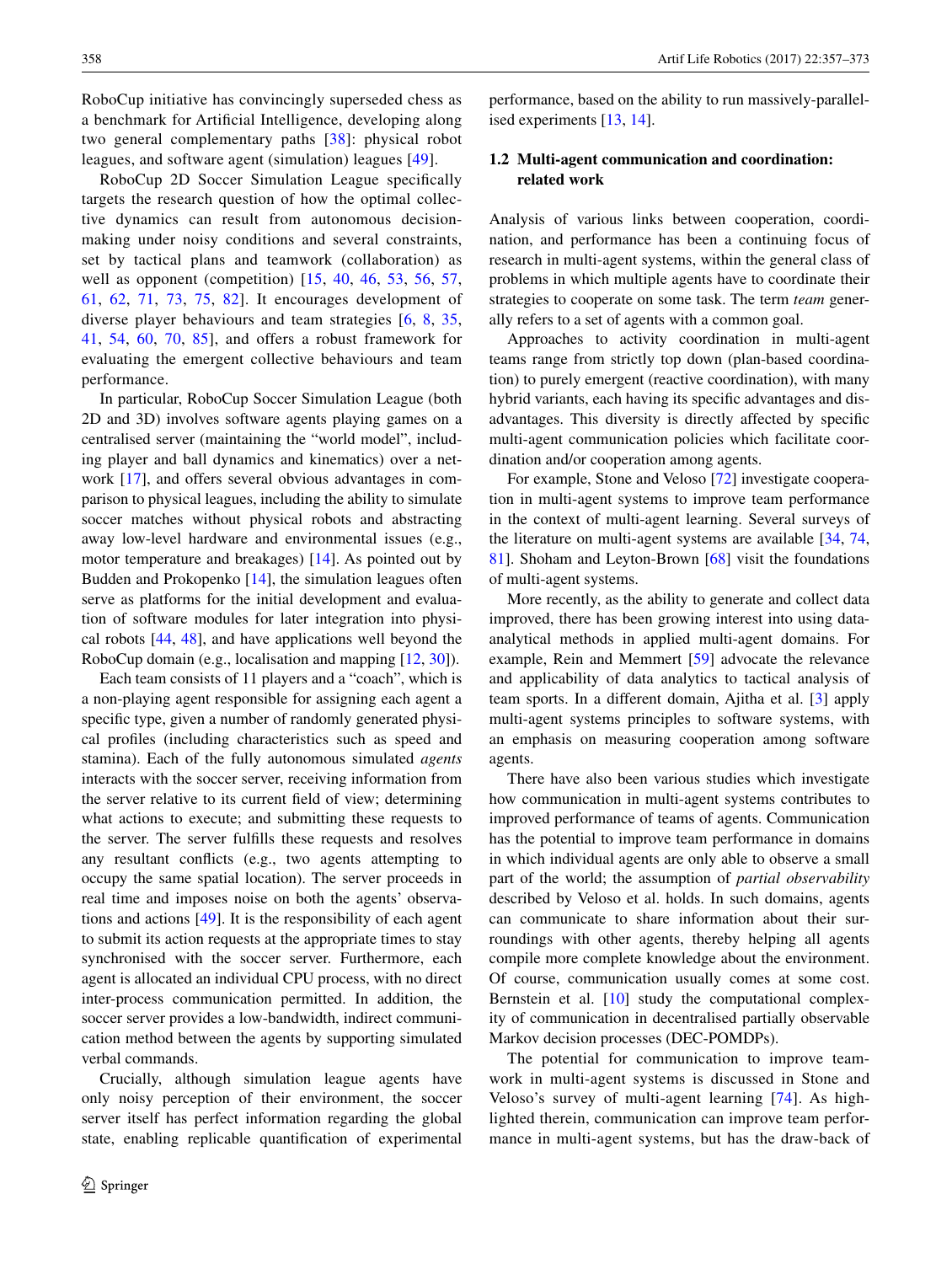increasing coordination complexity: agents must decide *when* and *what* to communicate to coordinate their activities towards achieving a team goal. Roth et al. examine heuristics for deciding when to communicate [[63](#page-16-10)] and what to communicate [[64](#page-16-11)] in environments where there is a cost associated with communication.

The application domains (e.g., RoboCup) considered in our investigation are compatible with the *COM-MTDP* model developed by Pynadath and Tambe [[58](#page-15-20)]. This model makes communicative acts (viz., saying something) explicit, and distinguishes them from other action types. This is particularly pertinent in our analysis, as the effect of explicit communication is the main object of study.

Panait and Luke [[50\]](#page-15-21), in their survey of the space of multi-agent learning, explore scenarios in which agents beneft by communicating to solve a collective problem, viz., cooperative multi-agent learning.

Becker et al. [[9\]](#page-14-9) also investigate the question of when to communicate in domains in which there is a cost associated with communication. They defne the net performance gain of communication by measuring the *value of communication* (VoC) as the difference between the performance of a team when agents communicate explicitly and the performance without communication. This approach follows Howard's [\[32](#page-15-22)] method of quantifying the value of information in decision problems. According to Becker et al., agents should engage in communication only when the VoC is such that it is expected to improve net team performance.

Gutíerrez et al. [[28,](#page-15-23) [29\]](#page-15-24) study metrics measuring the performance of multi-agent systems. Performance is measured by quality of service (QoS) as system responsiveness. The approach is based on load-balancing in communication networks and concentrates on identifying patterns which unevenly balance the communication load in a network of agents. QoS, as measured above, is measured as the delay in message delivery. This is less of a concern in domains such as ours in which, by contrast, uncoordinated communication can lead to message collisions, which results in some messages being lost. In these domains, the proportion of sent messages which arrive safely is an important measure.

Chou et al. [[19\]](#page-14-10) and Nair et al. [[47](#page-15-25)] study communication and coordination as applied to emergency response settings. The latter explore how dynamic reconfgurability of teams can contribute to improved performance in environments that require decentralised control. Our domain is more dynamic in the sense that we have to deal with not only partial information, but there are other agents in active opposition. Wu et al. [\[83\]](#page-16-12) have studied the effect of communication on decentralised on-line planning in multi-agent systems which act in highly dynamic environments. The domains that they study share environmental properties that are common to ours.

In domains similar to ours, Candea et al. [[16\]](#page-14-11) explore the effects of coordination on team performance in simulated football. Communication is central to their approach. They express their ultimate goal as:

exploiting the use of communication among the players to improve team performance, allowing the robots to acquire more information, and to selforganize in a more reliable way.

—Candea et al. [[16](#page-14-11)] (p80)Other recent related works in the RoboCup domain include Bai et al. [[7](#page-14-12)] who use the celebrated *WrightEagle* team to show the scalability of the MAXQ-OP algorithm for effective multi-agent planning and decision-making under uncertainty. In addition, Hausknecht et al. [[31](#page-15-26)] detail a platform for algorithm experimentation in multi-agent learning based on the *Half Field Offence* subtask.

Multi-agent coordination potential can also be quantifed indirectly [\[56](#page-15-8), [57\]](#page-15-0), by characterising various interagent communication policies in terms of generic information-theoretic properties. Specifcally, the complexity of the inter-agent communications has been related to the potential of multi-agent coordination by estimating the epistemic entropy [[57](#page-15-0)] as a precise measure of the degree of randomness in the agents' joint beliefs. Intuitively, the system with near-zero epistemic entropy (almost no "misunderstanding" in joint beliefs) has a higher multi-agent coordination potential than the system with near-maximal entropy (joint beliefs are almost random). Finally, the entropy within the communication space has been traced against team performance metrics, showing that phase transitions occur in coordination-communication dynamics as well [\[57\]](#page-15-0).

There are other frameworks relevant to our application domain which use radically different methodologies. For an investigation into communication in robotic soccer using an argumentation-based framework, see Frias-Martinez et al. [[25\]](#page-15-27). A general information-theoretic treatment of optimal inter-agent communication and the communication efficiency is provided by Prokopenko et al. [[55\]](#page-15-28) and Salge et al. [\[65\]](#page-16-13).

#### **1.3 Multi‑agent team networks**

Quantitative analysis, including network science methods, is increasingly being used in team sports to better understand and evaluate performance [[1](#page-14-13), [78](#page-16-14)]. For instance, Fewell et al. [\[24](#page-15-29)] analysed basketball games as strategic networks, where players are represented as nodes and passes as edges: the resulting network captures ball movement, at different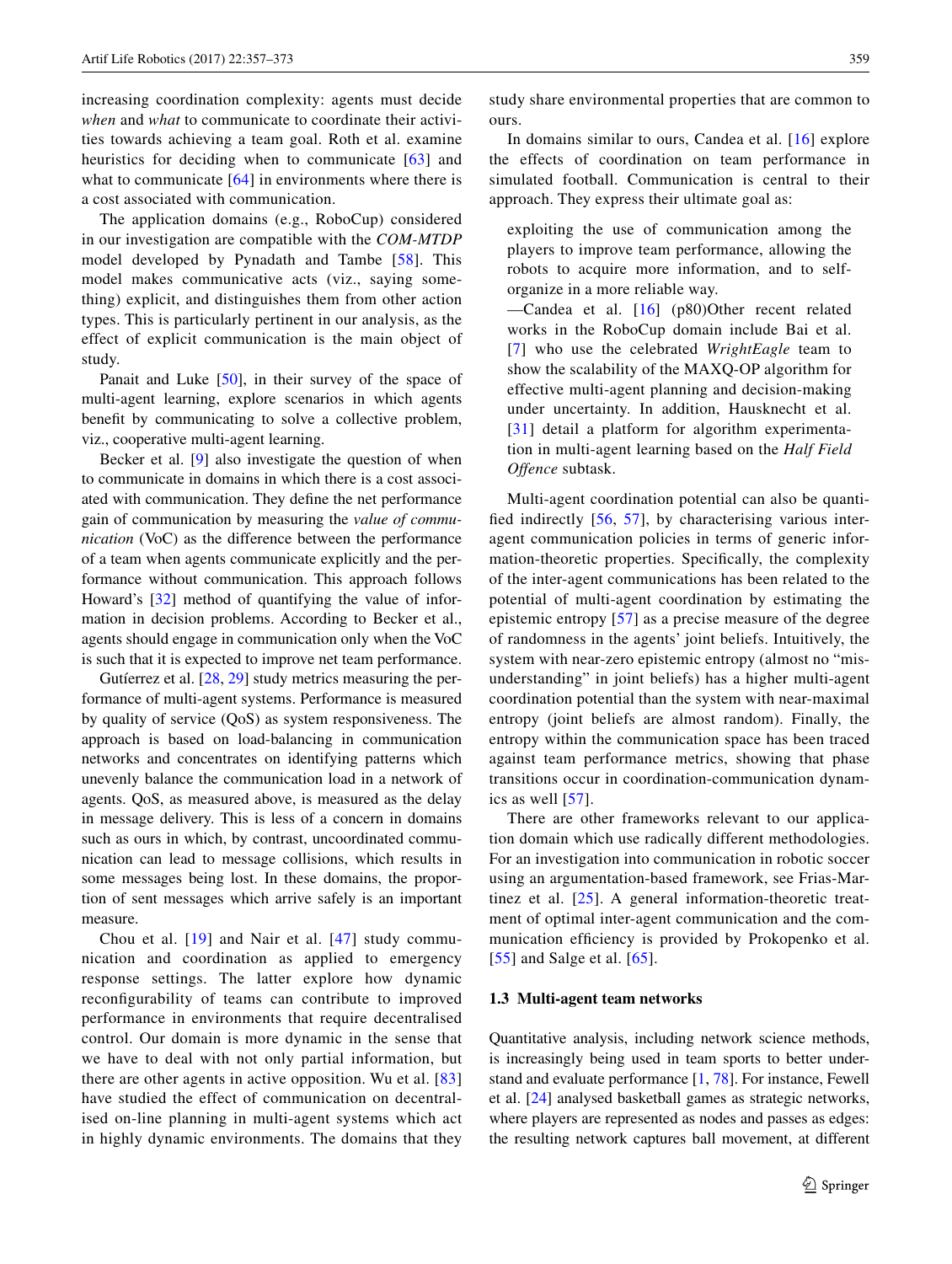stages of the game. Their work studies network properties (degree centrality, clustering, entropy and fow centrality) across teams and positions (roles), and attempts to determine whether differences in team offensive strategy can be assessed by their network properties.

The study of Peña et al. [[52\]](#page-15-30) constructed a static– weighted–directed graph for each team (*the passing network*), using passing data made available by FIFA during the 2010 World Cup, with vertices corresponding to players and edges to passes. This provided a direct visual inspection of a teams strategy and determined the relative importance of each player in the game, using different centrality measures,.

Recently, Cliff et al. presented several information-theoretic methods of quantifying dynamic interactions in soccer games, using the RoboCup 2D simulation league as an experimental platform [\[22](#page-14-14), [23](#page-14-15)]. These interactions were detected information theoretically and captured in two ways: via (i) directed networks (interaction diagrams) representing signifcant coupled dynamics of the players positional data, and (ii) state-space plots (coherence diagrams) showing coherent structures in Shannon information dynamics.

In a general sense, the problem of constructing a network, given some (partially) observed dynamics, is related to the structure learning problem for spatially distributed dynamical systems [[37](#page-15-31)]. As pointed out by Boccaletti et al. [[11](#page-14-16)], modelling a partially observable system as a dynamical network presents a signifcant challenge in synthesising these models and capturing their global properties. There are many practical problems in this class, related to inferring a specifc network structure, e.g., effective networks in neuroscience [[42](#page-15-32), [43,](#page-15-33) [51](#page-15-34), [66](#page-16-15), [69,](#page-16-16) [77](#page-16-17)], multi-agent systems [\[26,](#page-15-35) [84](#page-16-18)], dynamical Bayesian networks [\[18](#page-14-17), [21,](#page-14-18) [27\]](#page-15-36), among others. The prominent feature in these approaches is a consideration of both the *structural* and *functional* connectivity, and the inference of the functional topology based on underlying dynamics partially observed from distinct structural nodes.

In Sect. [2,](#page-3-0) we describe the methods used in this study, including communication data generation through multiagent RoboCup simulation, and detail statistical analysis techniques applied to the data to infer communication (*functional*) networks based on the performance of a (*structured*) team of multiple agents. In Sect. [3,](#page-6-0) we present the communication networks which result from performing statistical analysis on the simulation data and analyse these results. Finally, in Sect. [4](#page-13-0), we comment on further work which can eventuate from the presented results.

## <span id="page-3-0"></span>**2 Methodology**

Consider a domain in which a set of agents A communicate with each other by sending messages each of which may be categorised according to some set of message types M. Let S be a set of situation types, such that an agent  $a \in A$  may send a message of type  $m \in M$  in a situation of type  $s \in S$ .

Let the set of *communication contexts* (or just *contexts* for short), C, with respect to S and M be the set of all situation-message pairs: i.e.,  $C = S \times M$ .

#### **2.1 Communication efficiency**

#### *2.1.1 General framework*

For each context c, and every possible tuple of agent pairs (*a*, *b*), we associate a real-valued index  $e \in \mathbb{R}$  which measures the *communication effciency* from agent *a* to agent *b*, with respect to c. The task then is to defne for each context c a real-valued partial function  $\varphi_c : A \times A \rightarrow \mathbb{R}$  which assigns to pairs of agents *a* and *b* a real number  $e = \varphi_c(a, b)$ representing the efficiency of communication from the first agent to the second.

#### *2.1.2 Domain refnement*

For the domains considered in this paper, the set of agents, A, and the set of message types, M, are fnite. Suppose further that messages may be sent only in any of some fnite number of discrete time-steps/cycles, and that an agent may send at most one message per cycle. Moreover, suppose that the communication channels are unreliable in the sense that messages between agents may get lost, but are otherwise transmitted without noise. Under this restriction, only fnitely many messages may be sent during the period under consideration.

Let  $s_c(a)$  be the total number of messages sent by agent *a* during a given period of time, and let  $r_c(a, b)$  be the number of those messages sent by *a* which were received by agent *b* over the same period. Provided agent *a* has sent at least one message (i.e.,  $s_c(a) \neq 0$ ); the communication efficiency  $\varphi_c(a, b)$  from agent *a* to agent *b* is defined by the following:

<span id="page-3-1"></span>
$$
\varphi_{\mathsf{C}}(a,b) = \frac{r_{\mathsf{C}}(a,b)}{s_{\mathsf{C}}(a)}.\tag{1}
$$

In other words, the communication efficiency from agent *a* to *b* is the proportion of messages sent by *a* which were received by *b* over a given period of time.

For example, if in a certain context over a given period of time agent *a* sent 25 messages, and agent *b* only received 18 of those messages, then  $r_c(a, b) = 18$  and  $s_c(a) = 25$ . The communication efficiency during that period is  $\varphi_{\texttt{C}}(a,b) = \frac{18}{25} = 0.72.$ 

Observe that, in general,  $r_c(a, b) \neq r_c(b, a)$ , and hence,  $\varphi_c$  is not symmetric; i.e., in general,  $\varphi_c(a, b) \neq \varphi_c(b, a)$ . Moreover, because each message received by an agent must have been sent by another, it follows that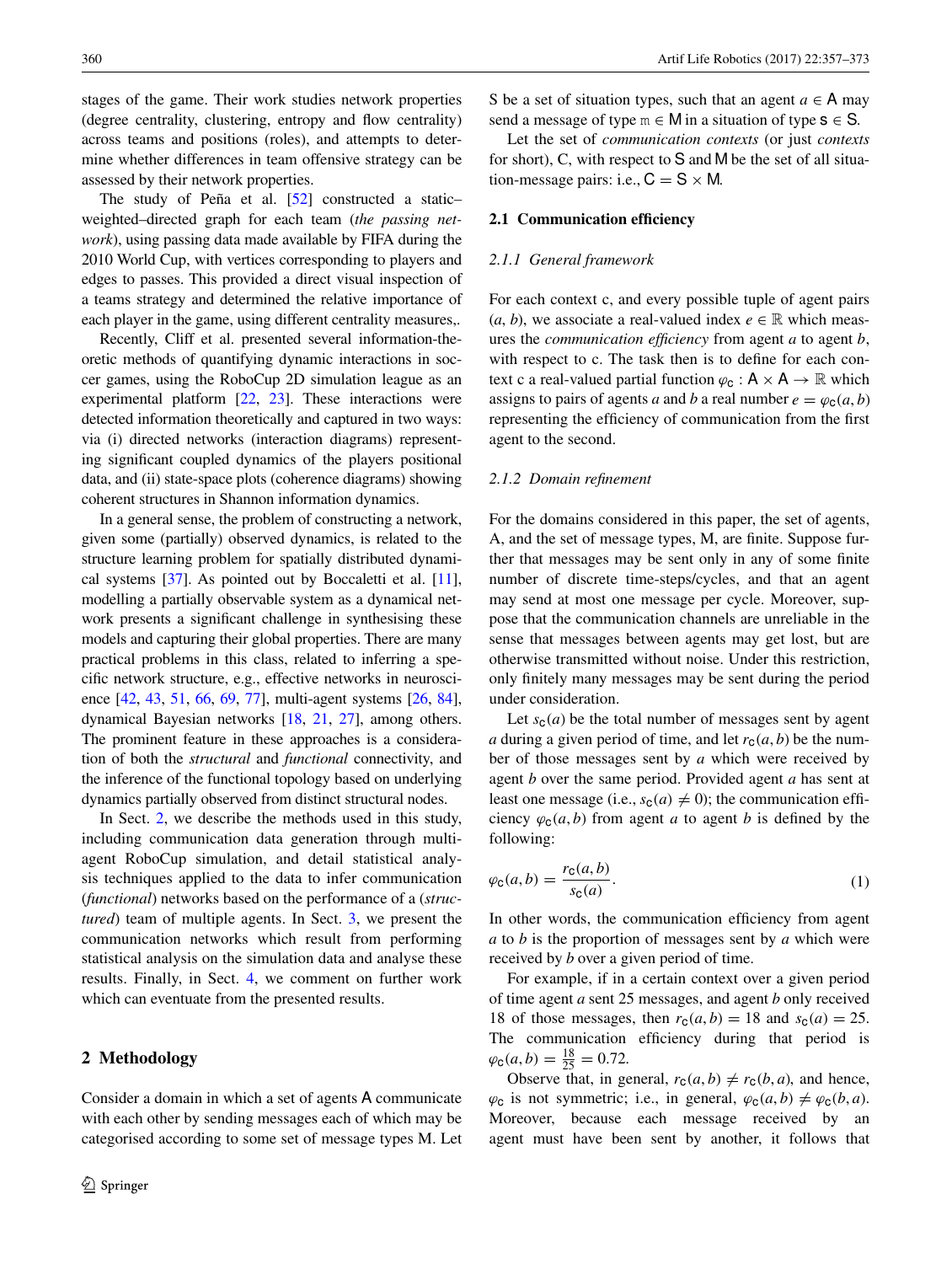$0 \leq r_c(a, b) \leq s_c(a)$ . Therefore, for any context c and pair of agents *a*, *b*, it follows that  $\varphi_c(a, b) \in [0, 1] \subseteq \mathbb{R}$ .

# **2.2 Network representation**

A system of communicating agents may be represented as a weighted network:

$$
\mathcal{N} = (V, E, w)
$$

where  $V$  is a set of nodes,  $E$  is a set of directed links between nodes  $(E \subseteq V \times V)$ , and  $w : E \to \mathbb{R}$  is a function associating a weight to each link. A link between two agents represents the communication between the two.

#### *2.2.1 Communication networks*

A *communication network* is defned to be a network in which the nodes are agents, i.e.,  $V = A$ . Moreover, a communication network includes no refexive links; i.e., for each node,  $v \in V$ ,  $(v, v) \notin E$ . This restriction reflects the intuition that agents do not send messages to themselves. For each context c, define a communication network  $\mathcal{N}_c$ .

As a further refnement, a *communication effciency network* for a given context **c** is defined to be a communication network for which the link weights are communication efficiencies; i.e.,  $w = \varphi_c$ . Because  $\varphi_c(a, b)$  is undefined if  $s_c(a) = 0$ , a further restriction is imposed on communication efficiency networks that if  $s_c(a) = 0$  then  $(a, b) \notin E$ , for any  $b \in V$ .

#### **2.3 Network effciencies**

In the domains under consideration, messages are broadcast by each agent to all other agents. Consequently, a communication efficiency network includes all possible links between nodes (except those which were excluded above: i.e., links for which the communication effciency is undefned and links which are refexive), that is  $E = \{(a, b) \in V \times V \mid s_c(a) \neq 0 \& a \neq b\}.$ 

For each communication network, let the total number of messages sent by all agents in given context c during a given period be denoted *S*<sub>c</sub>; i.e., *S*<sub>c</sub> =  $\sum_{a \in V} s_c(a)$ . Similarly, let the total number of messages received by all agents in the same context over the same period be:  $R_{\text{C}} = \sum_{(a,b) \in V \times V} r_{\text{C}}(a,b).$ 

In general, each message sent by some agent will be received by some subset of the  $|V| - 1$  other agents. If all messages broadcast were received successfully by all other agents, then the total number of messages received is simply the product of the total number of messages sent with the total number of agents receiving those messages, that is <span id="page-4-1"></span>**Table 1** Roles matched with specifc player numbers

| Role       | Assigned number(s) |  |  |
|------------|--------------------|--|--|
| Goalkeeper | $\{1\}$            |  |  |
| Defence    | $\{2, 3, 4, 5\}$   |  |  |
| Mid-field  | $\{6, 7, 8\}$      |  |  |
| Attack     | $\{9, 10, 11\}$    |  |  |

If some messages are lost, then there will be fewer total messages received: i.e.,  $R_c \leq (|V| - 1) \times S_c$ ; or equivalently

$$
\frac{R_{\rm C}}{(|V|-1)\times S_{\rm C}}\leq 1.
$$

In general, this would imply a reduced network communication efficiency.

Consequently, the *overall efficiency*,  $\Phi$ , of a communication network  $\mathcal N$  is defined as the ratio of all messages sent to messages received per agent/node.<sup>[1](#page-4-0)</sup> In particular, given a context c:

<span id="page-4-2"></span>
$$
\Phi(\mathcal{N}_{\mathsf{C}}) = \frac{R_{\mathsf{C}}}{(|V| - 1) \times S_{\mathsf{C}}}.\tag{2}
$$

Observe that for any communications network  $N$ , it follows that  $0 \leq \Phi(\mathcal{N}) \leq 1$ , and that  $\Phi(\mathcal{N}) = 1$  iff  $R = (|V| - 1) \times S$ .

#### **2.4 Application domain: football simulation**

The specifc application domain for this project was the RoboCup 2D simulator [[17\]](#page-14-3). The agents were players  $(i.e.,  $|A| = 11$ ) and the period was the duration of a match,$ comprising 6000 discrete match cycles. In Table [1](#page-4-1), we specify the player role matched with their number.

Attention was restricted to three message types:

- pass messages  $(p)$  which contain the intended receiver's player number and the pass's destination;
- ball messages (B) which contain information about the position and velocity of the ball; and
- $\bullet$  three-player messages  $(R)$  which contain information about three players (teammates or opponents).

Situations are classifed according to two criteria:

- ball possession status: our team in possession of the ball (BPT) or opposition team in possession (BPO);
- field location status: ball in our team's front half (FH) or ball in our back half (BH).

 $R_c = (|V| - 1) \times S_c$ .

<span id="page-4-0"></span><sup>&</sup>lt;sup>1</sup> Excluding the message's sender.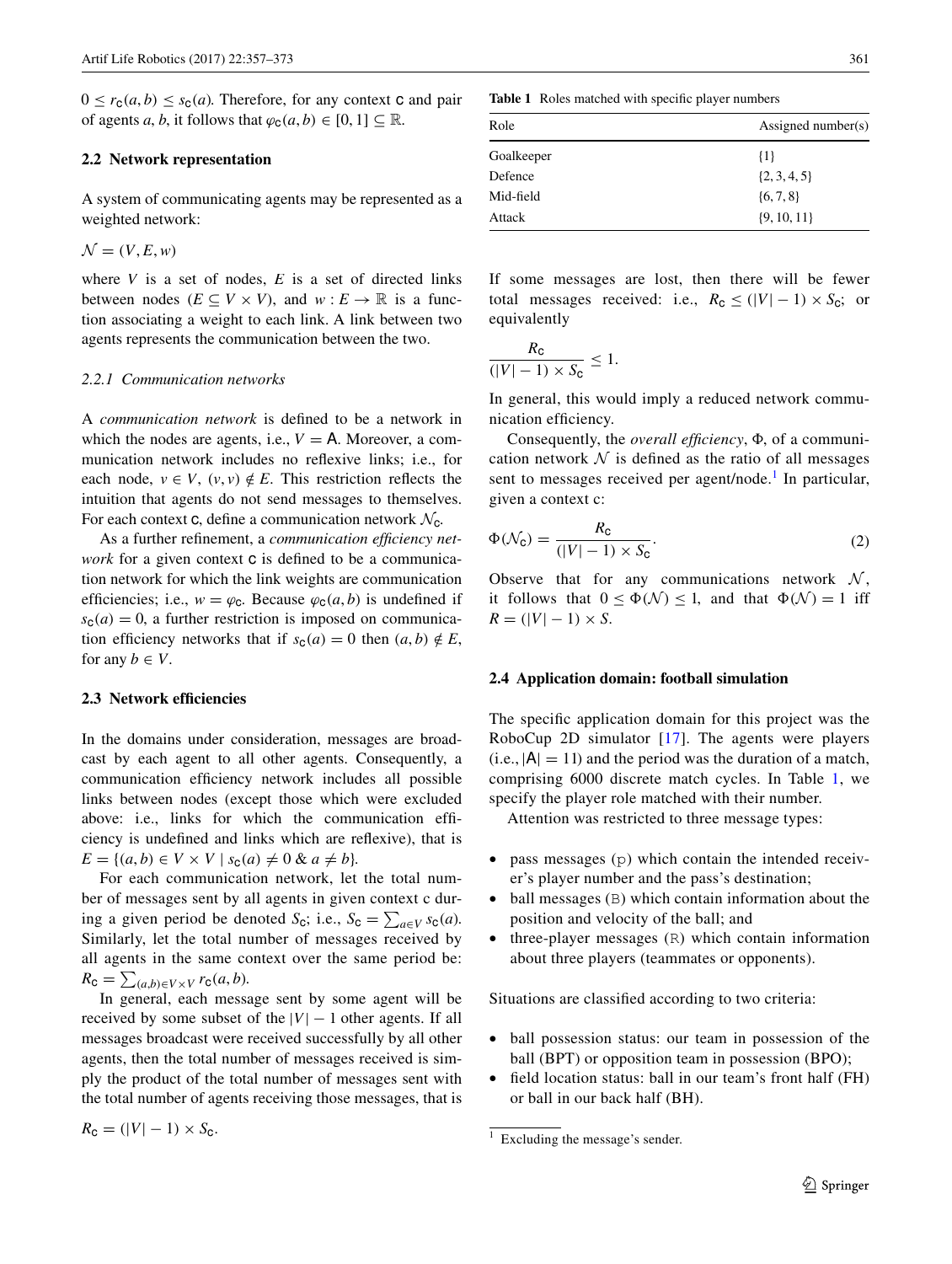<span id="page-5-0"></span>**Table 2** Domain classes and elements

| Class    | Description     | Elements           |
|----------|-----------------|--------------------|
| A        | Players         | $1, 2, \ldots, 11$ |
| М        | Message types   | p, B, R            |
| <b>S</b> | Situation types | BPT-FH, BPT-BH,    |
|          |                 | BPO-FH, BPO-BH     |



<span id="page-5-1"></span>**Fig. 1** Match situation

The domain-specifc elements for the simulator are summarised in Table [2](#page-5-0).

For example, a match situation in which the yellow team (via player yellow #10 at the bottom-right) is in possession of the ball in their front half (i.e., a situation of type BPT-FH) is shown in Fig. [1.](#page-5-1)

The contexts in C are comprised of combinations of message and situation types: e.g., p-BPT-FH, R-BPO-BH, etc.

## **2.5 Data generation**

Each match played on the simulator generates logs of all player actions and events, including communication primitives (say and hear). The agent/player code is *agent2d*: the well-known base code developed by Akiyama et al. [\[5\]](#page-14-19), slightly modifed to generate additional data about each match situation: possession (categories BPT and BPO) and feld location (categories FH and BH). These data were used to calculate  $s_c$  and  $r_c$  values, and ultimately communication efficiencies for each pair of agents as determined by [\(1](#page-3-1)). For each match communication,

efficiency networks were constructed for each context, and the overall network efficiency was computed according to [\(2\)](#page-4-2). We stress that in practice communication efficiencies generated through *agent2d* are not functionally predetermined by specifc contexts, each of which describes a broad class of instances, varying in terms of the urgency of communications. Furthermore, communication effciency may signifcantly differ for any given context due to inherent sensor and actuation noise, fragmentation of simulated sensor felds, and incompleteness of available data.

## **2.6 Performance measures**

The team being analysed was initially matched against an identical opponent. Due to the stochastic nature of the simulator's match model, variability in the match outcomes across matches was observed.

To assess overall team performance, several *team performance measures* were recorded for each match:

- *goals scored:* the number of goals scored by the team during a match;
- *goals conceded:* the number of goals conceded by the team during a match; and
- goal difference: the difference between goals scored and goals conceded.

One thousand (1000) matches were played and goals scored and goal conceded for the team were recorded, from which the goal difference was derived. For the remainder of this work, we interchangeably refer to these three performance measures as:

$$
\mathcal{P}_1 \equiv \text{goals scored}, \qquad \mathcal{P}_2 \equiv \text{goals concealed},
$$
  

$$
\mathcal{P}_3 \equiv \text{goal difference}.
$$
 (3)

In Fig. [2](#page-6-1), we give the densities of the three performance measures for the 1000 simulation runs. As both simulated teams are equally matched, we fnd no surprise that both the goals scored and goals conceded densities are very similar, and the goal difference density is approximately normal.

## <span id="page-5-2"></span>**2.7 Regression analysis of the data**

Our main results and corresponding narrative are derived from statistical exploration of the data derived from the baseline team settings. Specifcally, for the 1000 games simulated, we perform multiple linear regression [[45](#page-15-37)], attempting to explain the independent performance measures of *goals scored*/*goals conceded*/*goal difference*, using a simple linear relationship involving the communication efficiencies  $\varphi_c(a, b)$ . Thus, for each of the four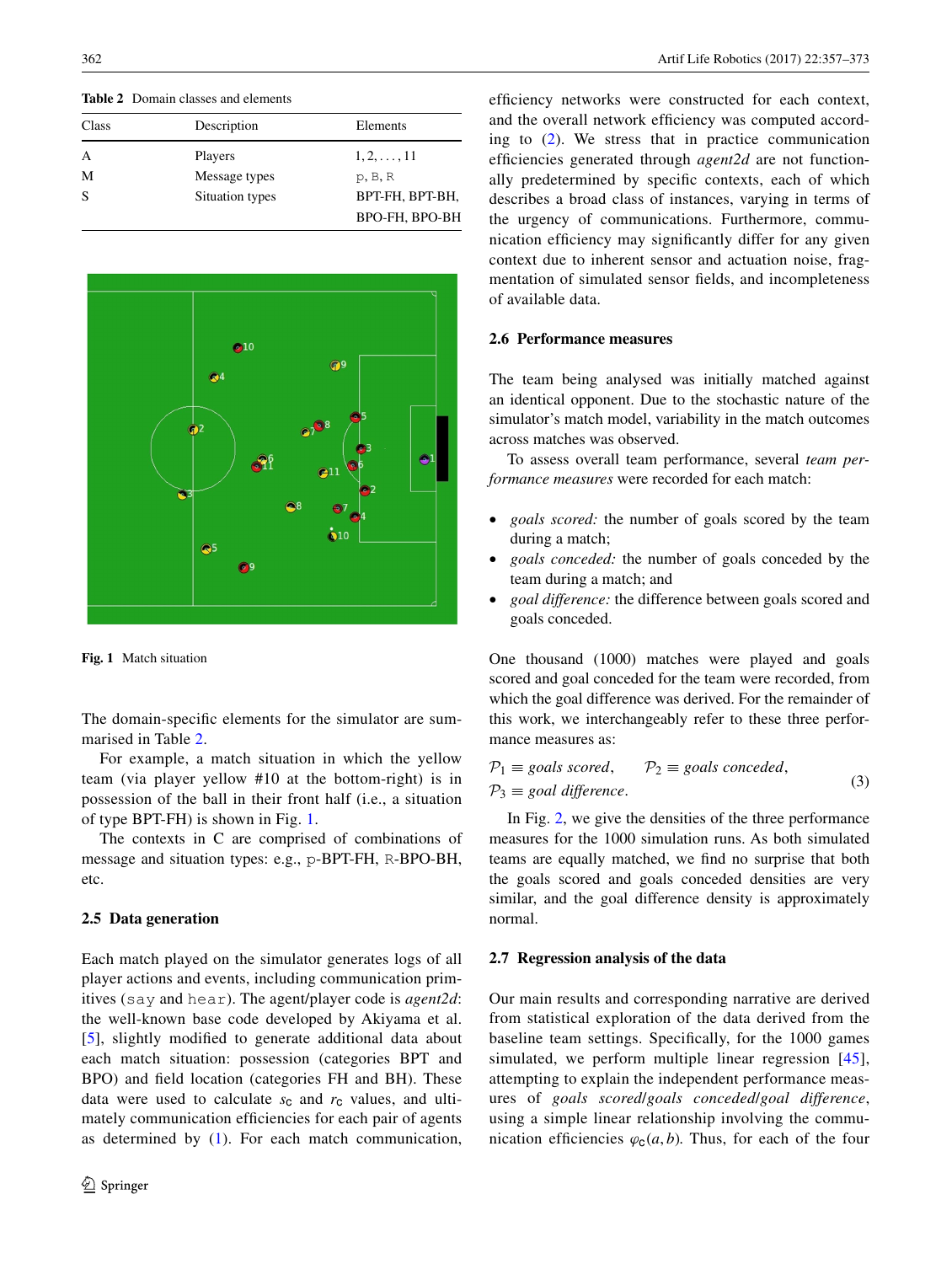<span id="page-6-1"></span>



possible situations listed in Table [2](#page-5-0), we construct the following linear relationship:

$$
\mathcal{P}_{i} = \sum_{m \in \mathsf{M}} \sum_{\substack{a, b \in \mathcal{BIC} \\ a \neq b}}^{11} \beta_{a,b}^{(m)} \varphi_{c}^{(m)}(a,b), \quad i \in \{1, 2, 3\} \tag{4}
$$

which maximises the correlation with  $P_i$ . BIC in the summation over players *a* and *b* indicates that candidate connections used to build the linear model are chosen using Bayesian Selection Criterion (BIC) [\[67\]](#page-16-19). Although many have taken the position that the alternative Akaike Information Criterion (AIC) [[4](#page-14-20)] is superior in model selection to BIC (refer to  $[2, 79]$  $[2, 79]$  $[2, 79]$  $[2, 79]$  for examples), we found that, although applying AIC reported higher correlations, a significant proportion of communication efficiencies had coefficient estimates  $\beta$  which were not statistically signifcantly different from zero. Hence, we opted to apply BIC for model selection.

To the best of our knowledge, the method of measuring inter-agent communication efficiencies over multiple simulation runs and applying linear regression to correlate with performance measures to expose the statistically meaningful links is new in the literature. The method is relatively simple and intuitive to grasp, with the ability to be performed with most simulation engines as although we specifcally use *agent2D* to generate the data, we effectively treat it as a 'black box'. The actual communication protocol of *agent2D* typically rotates the sender agent across all 11 team players over 11 cycles interval (in a predefned order synchronised by the current game cycle number). However, some players may choose to communicate 'out of turn' in exceptional circumstances when the available data warrants some urgency, e.g., a player is near the offside line. In addition, each player may choose to receive messages only from a specifc sender, by temporarily <span id="page-6-2"></span>setting its *attention* variable, again under specific conditions. All such exceptions depend on a set of pre-programmed conditions that may be met at a given cycle, and varying such conditions, by modifying the corresponding numerical threshold parameters, would result in changing the communication protocol, modifying the 'black box'. We will briefly discuss such modifications, each constituting a separate design point, in our conclusions.

It is our hope that other agent-based model research teams, whether in RoboCup or in more general applications, see the utility in our method as a means of exposing important and possibly counterintuitive communications which correlate with performance. It is important to note, however, that although we do report correlation values, we are not fxated on obtaining the maximal value of correlation to obtain a predictive linear model. Rather, our aim is to establish the underlying meaning and motifs behind statistically signifcant communication links.

## <span id="page-6-0"></span>**3 Results and discussion**

We perform multiple linear regression on the communication data for each of the situations in Table [2](#page-5-0). However, we have disallowed any communication *received* by the goalkeeper, i.e.,  $b \neq 1$  in Eq. [\(4](#page-6-2)). This is due to statistical artefacts dominating correlation scores *after* the scoring of goals.

Before we present our fndings of the regression analysis in their entirety, we shall begin with the situation BPO-BH, concentrating on the performance measure of *goal difference* presented in Table [3](#page-7-0) and discuss some necessary subtleties.

The *t*-ratio in Table [3](#page-7-0) is the estimate of the coefficient  $\beta$ , divided by the standard error associated with the esti-mated coefficient (for more information, refer to [[45,](#page-15-37) [76](#page-16-21)]).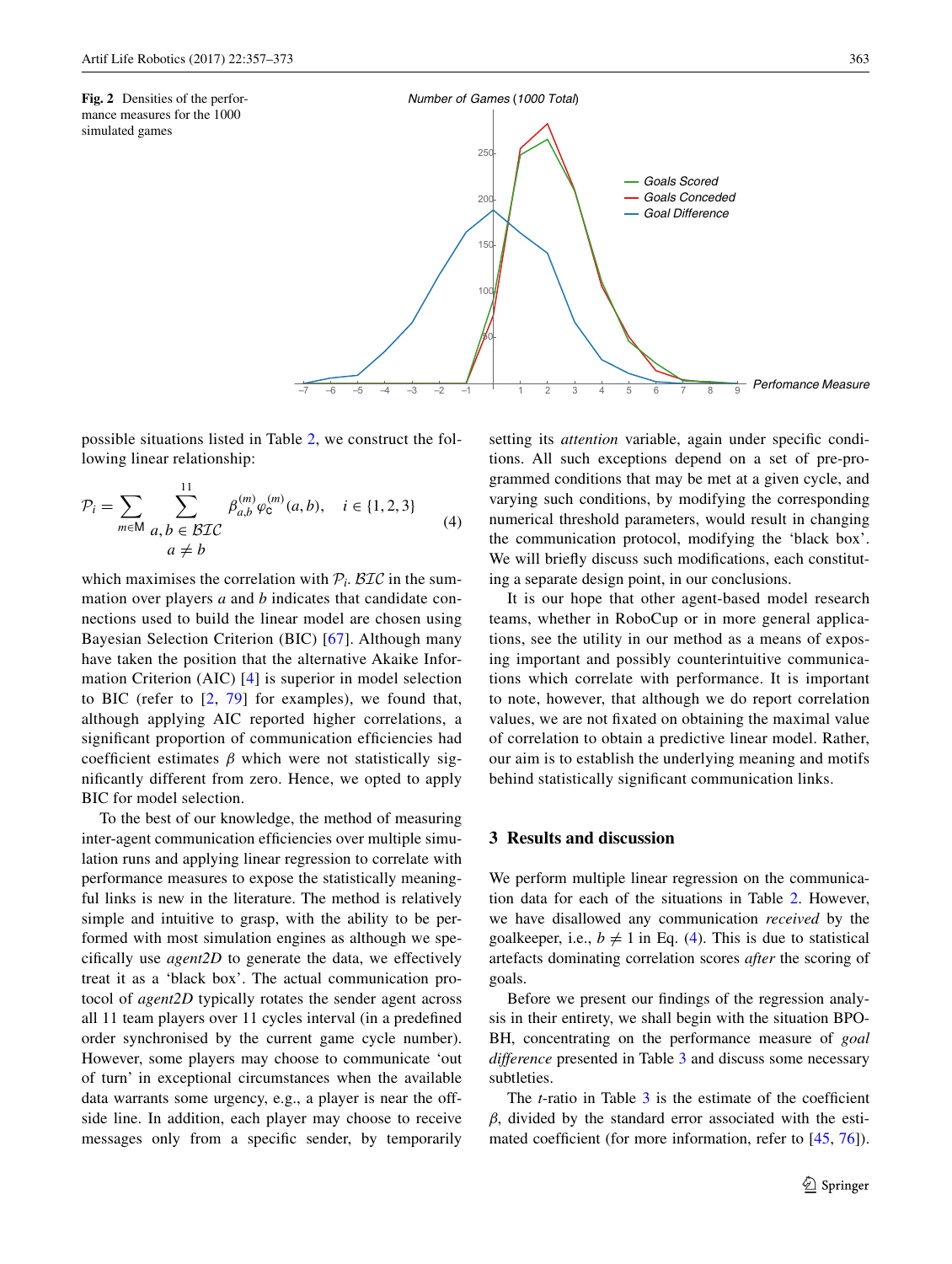<span id="page-7-0"></span>**Table 3** Results from performing multiple linear regression (applying BIC) with the independent performance measure of goal difference  $(\mathcal{P}_3)$  in the situation BPO-BH

| $\boldsymbol{m}$ | a  | b  | $\beta_{a,b}^{(m)}$ | Std. error | <i>t</i> -ratio |
|------------------|----|----|---------------------|------------|-----------------|
| B                | 11 | 6  | 8.04                | 1.52       | 5.30            |
| B                | 3  | 5  | $-5.39$             | 1.16       | $-4.65$         |
| R                | 11 | 4  | 5.48                | 1.43       | 3.84            |
| R                | 11 | 2  | 5.16                | 1.46       | 3.53            |
| R                | 7  | 8  | 4.17                | 1.20       | 3.46            |
| B                | 2  | 5  | $-8.45$             | 2.67       | $-3.16$         |
| R                | 10 | 4  | 3.65                | 1.17       | 3.13            |
| R                | 1  | 3  | $-3.20$             | 1.09       | $-2.94$         |
| B                | 11 | 5  | 4.96                | 1.85       | 2.68            |
| B                | 1  | 5  | $-3.36$             | 1.26       | $-2.68$         |
| B                | 2  | 3  | $-6.12$             | 2.39       | $-2.56$         |
| B                | 4  | 10 | 1.95                | 1.09       | 1.79            |

Importantly, the *t*-ratio determines the statistical signifcance of each coeffcient estimate, and an absolute value greater than 1.96 equates to the coeffcient being different from zero with greater than 95% confdence. As explained in Sect. [2.7](#page-5-2), we opted to apply BIC instead of AIC for model construction mainly due to the fact that the application of AIC leads to a significant proportion of coefficient estimates  $\beta$  having *t*-ratios less than 1.96—hence not statistically signifcantly different from zero. In Table [3,](#page-7-0) we can see that only one coeffcient estimate has such a *t*-ratio.

In addition, it is important to highlight the difference between *positive* and *negative* coefficient estimates in Table [3](#page-7-0). Positive estimates mean that the linear model predicts an increase/decrease in performance if the communication channel corresponding to the estimated coefficient increases/decreases efficiency. Conversely, negative estimates mean that the linear model predicts a decrease/increase in performance if the communication channel corresponding to the estimated coefficient increases/decreases efficiency.

## **3.1 Network representations: individual situations**

We now present the full results of the regression analysis in the form of network diagrams. Starting with the situation BPO-BH in Fig. [3](#page-7-1), we note that communications with positive coefficient estimates are shown as solid lines, and negative coefficient estimates are shown as dashed lines. In addition, interpreting the *goals conceded* graph needs care; solid edges (positive coeffcient estimates) correlate to *goals being conceded*, which is a traditionally counter intuitive way of thinking about performance. We also note that for each graph, we give the  $R^2$  (the Pearson correlation squared) value, which measures the percentage of variation in the data captured by the linear model.

Focusing on *goals scored* as the performance measure in Fig. [3,](#page-7-1) we see that communications with positive correlations are almost exclusively with agents over a longdistance (*e.g.*  $11 \rightarrow 4$ ,  $10 \rightarrow 5$ ), indicating that useful data are being transferred to recipients which is outside of their feld of view. The obvious counter example to this is player 11, the centre-forward, communicating with mid-felders 6 and 8. For *goals conceded*, only connections with negative coefficient estimates are present. In addition, there is visually no correlation between *goals conceded* and *goal difference* for this situation, i.e., no links in one graph are present in the other. However, there is quite good agreement between *goals scored* and *goal difference*.



<span id="page-7-1"></span>**Fig. 3** Graphical representation of performing regression in the situation BPO-BH for all performance measures. Note that *goal difference* corresponds to the data in Table [3](#page-7-0) and *thin edges* represent statistically insignifcant links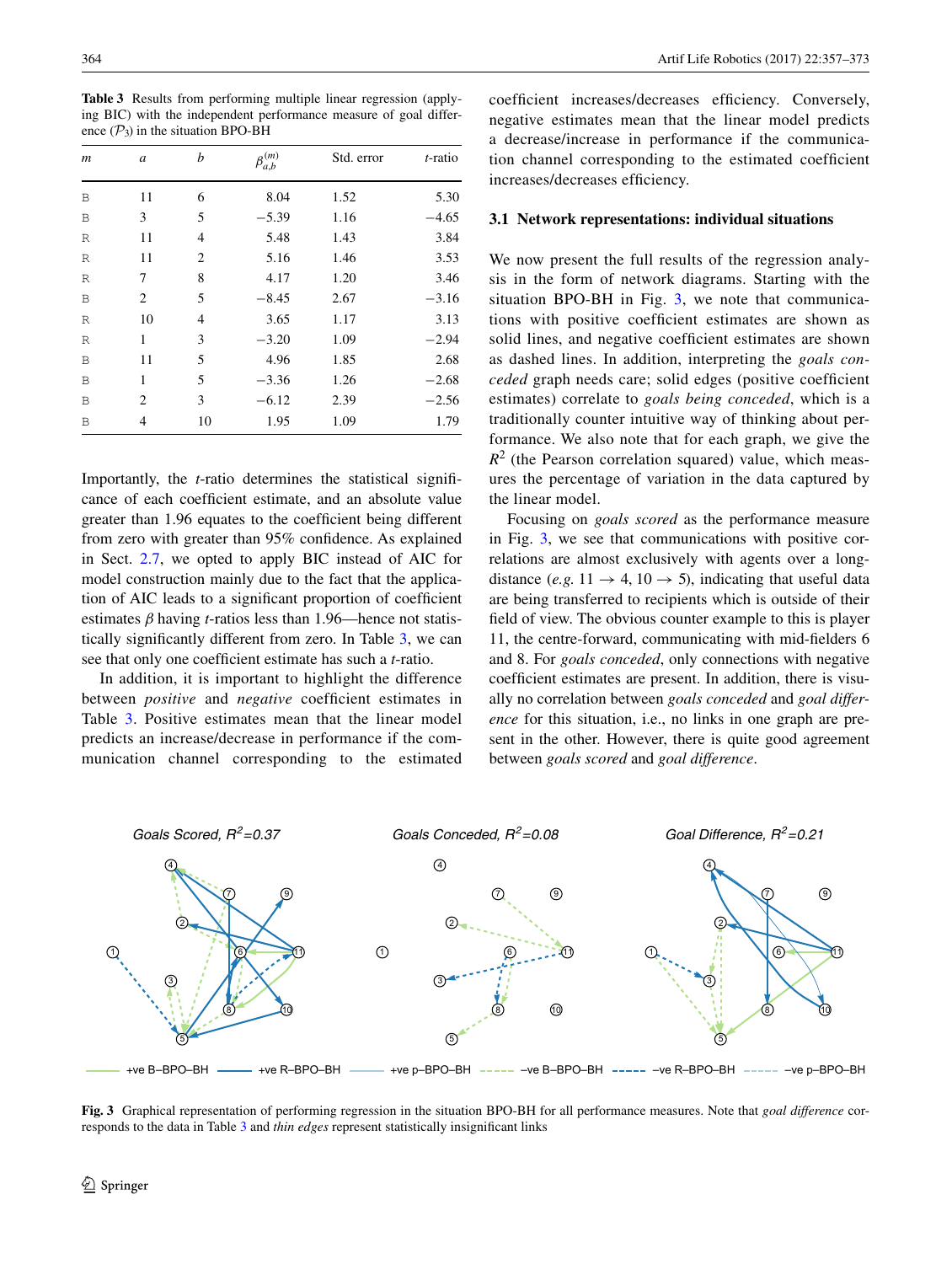

<span id="page-8-0"></span>**Fig. 4** Graphical representation of performing regression in the situation BPT-BH for all performance measures. Note that *thin edges* represent statistically insignifcant links



<span id="page-8-1"></span>**Fig. 5** Graphical representation of performing regression in the situation BPO-FH for all performance measures

We also notice that the majority of communications from defenders and the goalie are negatively correlated with performance, possibly due to the received information quickly becoming obsolete. The converse statement is also true: that the majority of communications from mid-felders and forwards are positively correlated with performance. This phenomenon is likely due to agents reporting changes in ball and player positions (likely during opponent's passes) and hence enabling better ball interceptions and counter-attacks.

Finally, in *goals conceded*, we notice a two-hop motif  $(7 \rightarrow 11 \rightarrow 3, 7 \rightarrow 11 \rightarrow 2,$  and  $6 \rightarrow 8 \rightarrow 5)$  which possibly improves the quality of data, about the ball and other players, coming to the defenders.

For the situation BPT-BH in Fig. [4,](#page-8-0) we now see the appearance of message type p, associated with passing, in the networks. In addition, we also see that the graph for *goal difference* contains a proportion of links which appear in both *goals scored*  $(3 \rightarrow 10 \text{ p})$  and *goals*  *conceded* (9  $\rightarrow$  10 R for instance), unlike the previous situation. We also see that *goals conceded* has the highest  $R<sup>2</sup>$  and is the only performance measure which does not contain disconnected clusters.

In *goals scored*, there is a motif of long-distance communications,  $1 \rightarrow 11$ ,  $4 \rightarrow 8$ , and  $3 \rightarrow 10$ , carrying data about the ball and players which are likely to be outside of the recipient's feld of view, and helping to build-up a counter-attack. For negatively correlated B communications in *goals conceded*, the short-range chain motifs  $(9 \rightarrow 11, 4 \rightarrow 7 \rightarrow 6 \rightarrow 8 \rightarrow 3 \rightarrow 5 \rightarrow 6$ and  $4 \rightarrow 7 \rightarrow 8 \rightarrow 3 \rightarrow 5 \rightarrow 6$ ) help teammates to keep possession of the ball. A general trend across all performance measures for this situation is that communications sent by forwards are not helpful as they possibly confate data about ball possession.

Focusing on Fig. [5](#page-8-1) which presents the situation BPO-FH, we note that this example has some of the lowest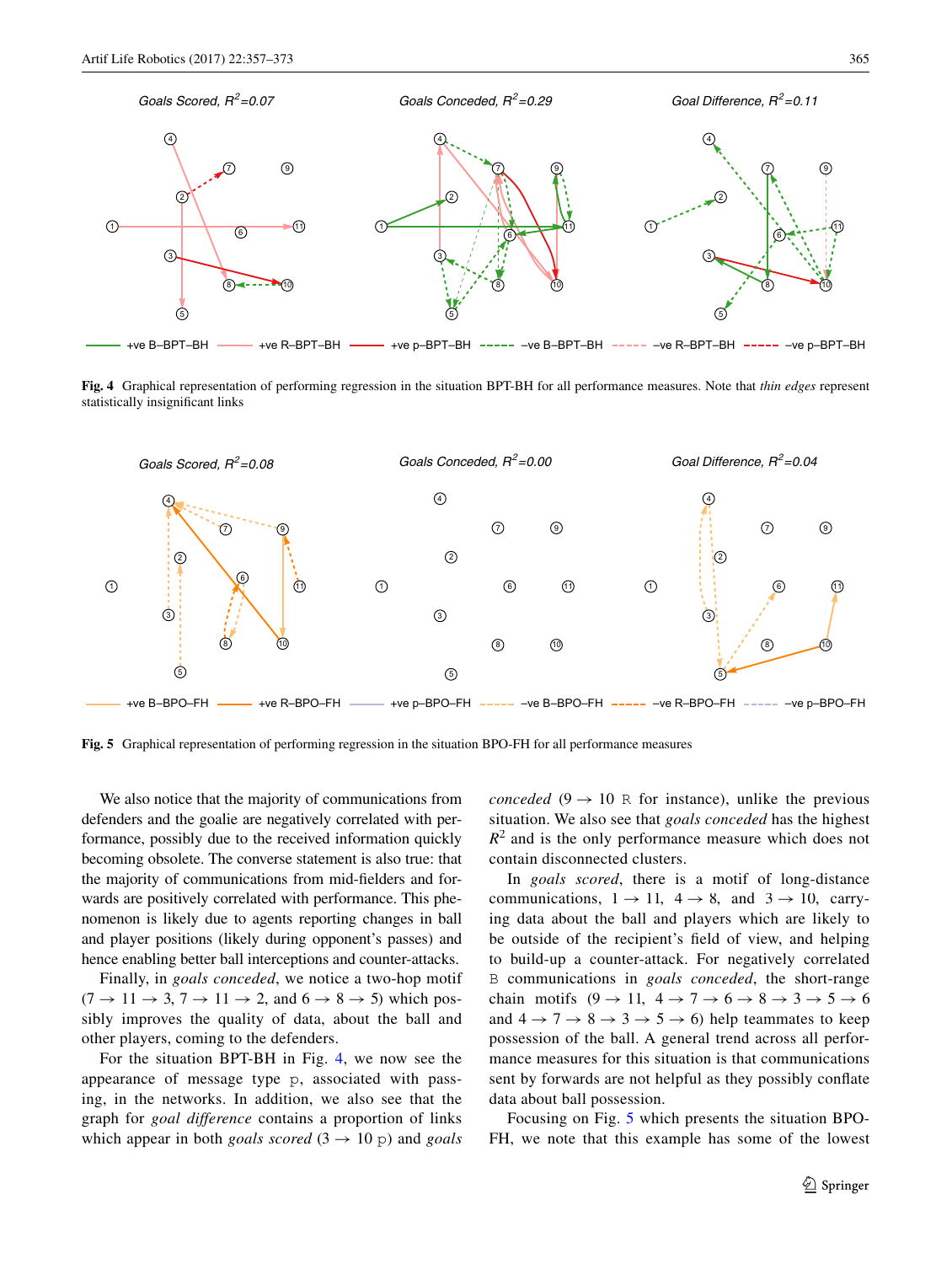

<span id="page-9-0"></span>**Fig. 6** Graphical representation of performing regression in the situation BPT-FH for all performance measures

Pearson correlation values. Specifcally, we notice that the BIC algorithm has failed to detect any meaningful correlation between communication effciencies between agents and *goals conceded*. From the other two performance measures, we can see that, generally, communication is not benefcial for this situation.

In Fig. [6](#page-9-0), we present the situation BPT-FH. Focusing on *goals scored*, we can see just how little communication effciency seems to correlate with this performance measure. This result is not entirely surprising given the simplicity of the scoring tactics used by the *agent2d* team (employing the 4-3-3 formation, with three mid-felders, and three forwards, and being dominated by side crosses). Specifcally, however, the positive  $5 \rightarrow 11$  link for this measure may help the centre-forward stay *onside*.

For *goals conceded* we see that there are some benefcial communication motifs to defenders and mid-felders  $(8 \rightarrow 5, 5 \rightarrow 8, 10 \rightarrow 3, 6 \rightarrow 7, \text{ and } 9 \rightarrow 2)$  which improve data quality and *may* help to prevent opponents' counter-attacks. The beneficial links  $8 \rightarrow 10$  and  $3 \rightarrow 11$ for *goals conceded* also suggest that forward agents are contributing to preventing counter-attacks from the opposing team. Correspondingly, the mid-range communications amongst defenders ( $2 \rightarrow 5$  and  $3 \rightarrow 4$ ) in *goals conceded* are negatively correlated with performance, indicating that they are potentially enabling poor quality passes via propagation of out-dated players' positions.

Finally, focusing on *goal difference*, there is a general trend that lateral communications across the feld  $(e.g. 3 \rightarrow 4, 5 \rightarrow 9)$  are negatively correlated with performance, and longitudinal communications up the feld  $(e.g. 9 \rightarrow 2, 4 \rightarrow 7)$  are positively correlated.

In general, BPO-BH has highest *R*2 for *goals scored*, this may seem surprising due to this situation being the most defensive. However, a sizable proportion of goals are scored as a consequence of a contest between two players won by the defending team; the team's forwards playing on the sides (wing-forwards) very quickly position themselves to receive the ball, and progress to make a cross resulting in scoring a goal. If we contrast this result with *goals scored* in BPT-FH, which has negligible  $R<sup>2</sup>$ , and few network links, we can conclude that communication contributes very little to goal-scoring while in an attacking situation.

In addition, we see that BPT-BH has the highest  $R^2$  for *goals conceded*. This shows that, when the players are in relatively defensive situations, maintaining possession is crucial to prevent the goals scored by the opposing team. Contrasting this with *goals conceded* in BPO-BH, the most defensive situation, which has a small  $R^2$  and few connections, we can conclude that communication contributes very little to conceding goals in the most defensive situation.

#### **3.2 Network representations: all situations**

We now perform regression analysis on *all* the communication data, regardless of situation, presented graphically in Fig. [7](#page-10-0). Due to the larger amount of links that are being accepted by the BIC algorithm, it is necessary to split the links with +ve and −ve coeffcient estimates in separate networks.

Focusing on *goals scored*, for the top-left graph, over half of the links are derived from the situation BPO-BH, with twice as many message type R links as there are B links. Interestingly, we see no appearance of message type p in this graph. The corresponding graph in the bottom-left, giving -ve coeffcient estimates also has the majority of its links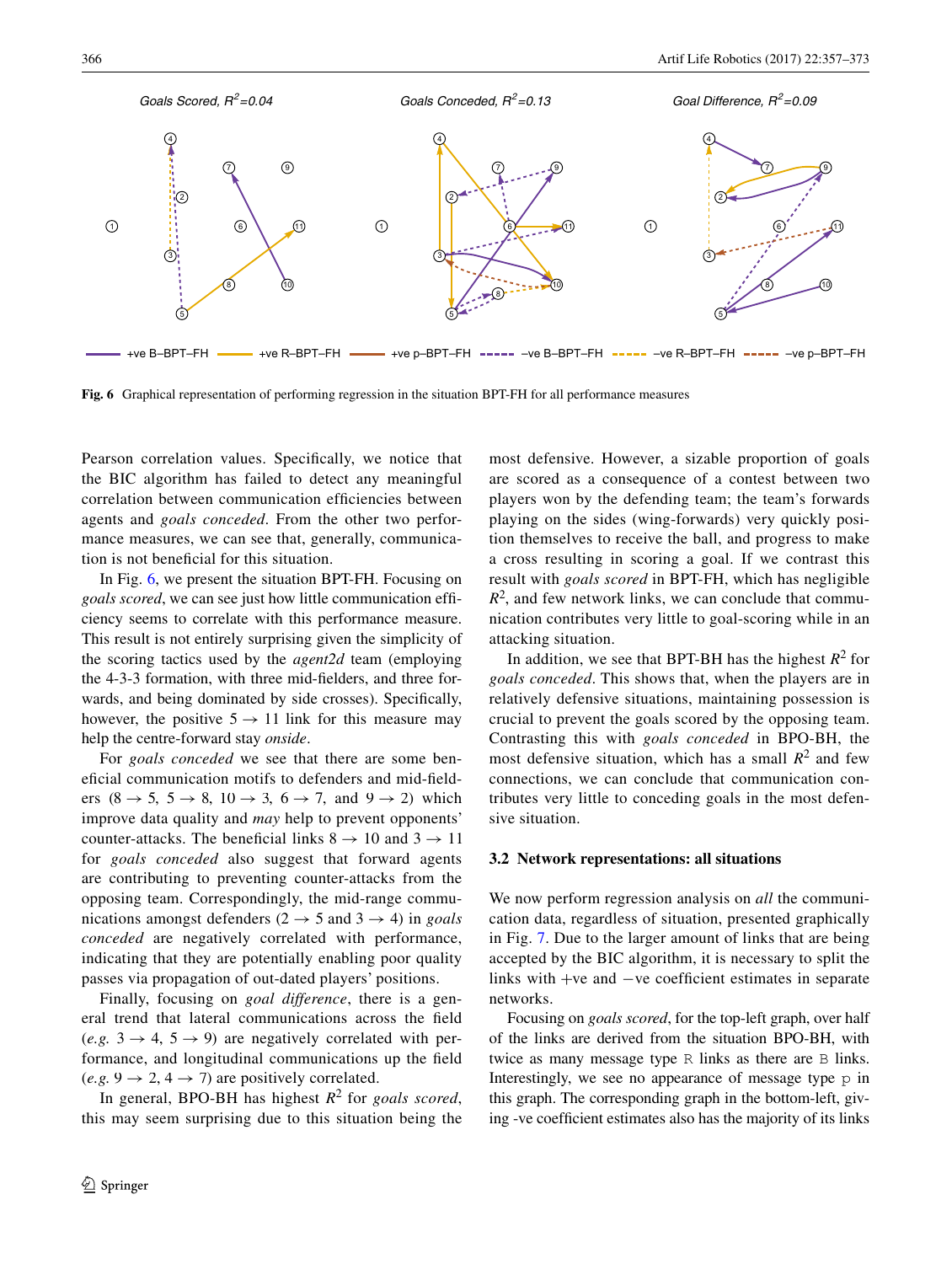

<span id="page-10-0"></span>**Fig. 7** Graphical representation of performing regression for all situations and performance measures. Note that +ve and −ve coeffcient estimates have been segregated for clarity and *thin edges* represent statistically insignifcant links

derived from the situation BPO-BH. This time, we have four times as many message type B links as there are R links for this situation—the reverse of the corresponding +ve estimate graph. This time, however, we have two links ( $7 \rightarrow 2$ ) and  $10 \rightarrow 11$ ) for message type p implying that communications about passing are largely detrimental to scoring.

For *goals conceded*, the top-middle graph only contains three types of links: B-BPT-BH, R-BPT-BH, and R-BPT-FH. The -ve coefficient estimate graph in the bottommiddle is much more complicated; nevertheless, looking at both graphs together, we can conclude that more R-type communication whilst in possession of the ball (BPT) correlates with more goals being conceded. Looking at the corresponding -ve estimate graph, we can make the equivalent claim that less type B communications in situations BPT-BH and BPT-FH correlate to less goals being conceded. This is due to the graph consisting of over 80% of these (B) types of communication links.

Finally, for *goal difference*, we can see that when the opponent has possession of the ball (BPO) in the top-right graph, all but one of the links correlating with performance are of message type R. Likewise, when in possession of the ball (BPT), all but one of the links are of message type B. These two results distinguish the importance of these two message types based on who has ball possession. For the corresponding −ve coefficient estimate graph on the bottom-right, we can see that the majority of links are derived from the back half (BH) and are of message type B, indicating the communication about the ball while in the back half negatively correlates with performance.

For the majority of the graphs in Fig. [7,](#page-10-0) we largely see that communications from the defenders is not benefcial. In addition, communications to the centre mid-feld (player 6) are not benefcial. Nevertheless, communications to the forwards are generally useful for scoring, as are the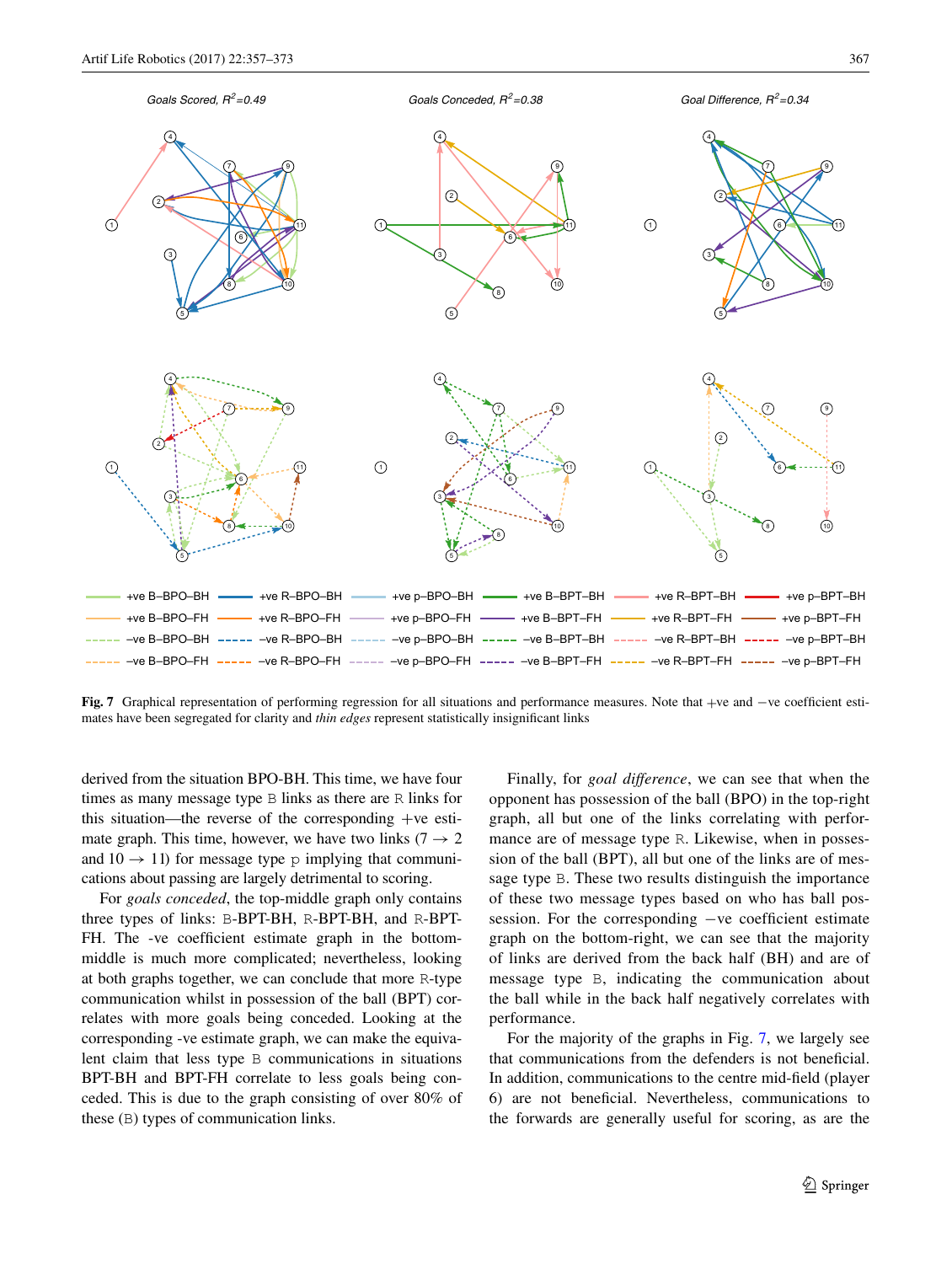<span id="page-11-1"></span>**Table 4** Results from performing regression (applying BIC) with the independent performance measure of *goal difference*  $(\mathcal{P}_3)$  in the situation BPO-BH on aggregated data

| m | Sender    | Receiver  | $\beta^{(m)}$ | Std. error |
|---|-----------|-----------|---------------|------------|
| B | Attack    | Mid-field | 0.26          | 0.04       |
| R | Goalie    | Defence   | $-0.29$       | 0.05       |
| R | Mid-field | Defence   | 0.19          | 0.04       |
| R | Attack    | Defence   | 0.17          | 0.04       |
| R | Goalie    | Attack    | 0.18          | 0.06       |

communications to the defenders from the mid-felders and forwards.

## **3.3 Aggregation of players roles: principal components**

In this section, we again give network representations of multiple linear regression analysis, but instead of considering communications between individual players, we frst aggregate players in terms of their role (defenders: Defence, mid-felders: Mid-feld, and forwards: Attack). For each message M and situation S type, we group both sender and receiver in terms of player roles, as shown in Table [1.](#page-4-1) As an example, the grouping for {sender, receiver} = {Defence, Mid-field} is the subset of communication efficiencies,  $\varphi_c^{(m)}(a, b)$  with  $a \in \{2, 3, 4, 5\}, b \in \{6, 7, 8\}.$  Thus, for each specific message and situation type, we obtain 12 different subsets of sender–receiver groupings (recall that we discount the goalkeeper as a message receiver due to statistical artefacts).

We then reduce the dimension of each aforementioned grouping to one through performing principal components analysis (PCA) [[36](#page-15-38)] to each grouping, and only keeping the component which contains the most variance (the principal component). Through performing dimen-sional reduction in this way,<sup>[2](#page-11-0)</sup> we obtain an aggregated communication efficiency which is most representative of the original data as it has the highest possible variance. Thus, for each message and situation type, we reduce our original data down to 12 aggregated communication efficiencies.

Finally, for each situation type, we perform regression on this aggregated data against each of the performance measures  $P_i$ ,  $i \in \{1, 2, 3\}$ . We give an example in Table [4](#page-11-1) for the situation BPO-BH and performance measure of

*goal difference*, which is the aggregated equivalent to what was presented in Table [3](#page-7-0).

Starting with the situation BPO-BH in Fig. [8](#page-12-0), we note the appearance of self-loops for the frst time. Focusing on *goals scored*, we see that type R communications amongst forwards negatively correlate with performance. Interestingly, referring back to the corresponding graph in Fig. [3,](#page-7-1) there were no −ve coeffcient estimates amongst the forward grouping, indicating that this new phenomenon is a result of the PCA procedure combined with the BIC algorithm. Nevertheless, the self-loop amongst the mid-felders in the *goals conceded* graph is visible in the corresponding graph in Fig. [3](#page-7-1).

For *goal difference*, although it visibly correlates quite well with *goals scored* (containing no links from *goals conceded*), the links Goalie  $\rightarrow$  Attack and Mid-field  $\rightarrow$ Defence are not present in the corresponding graph in Fig. [3.](#page-7-1) This indicates that even though the individual player-to-player communication links are not signifcant, the role-to-role aggregation provided by PCA shows these links in a new light and exposes their worth.

For the situation BPT-BH in Fig. [9,](#page-12-1) we see that message type p does not feature, which is a departure from Fig. [4](#page-8-0) when performing regression on individual players. We also see that the graph for *goal difference* contains some links which appear in both *goals scored* (Attack  $\rightarrow$  Defence) and *goals conceded* (Mid-field  $\rightarrow$  Mid-field for instance), unlike the previous situation in Fig. [8](#page-12-0). Similar to the previous situation, however, certain links are present in all three graphs (Goalie → Defence in *goals scored* for instance) which are not present in corresponding graphs in Fig. [4](#page-8-0): a result of the PCA procedure. Thus, although individual links from the goalkeeper to the defenders are deemed statistically insignifcant, the sum of these links through the PCA aggregation procedure now appears as signifcant. We do not show the results for the situations BPO-FH and BPT-FH as the correlations are small and the graphs are quite sparse.

Finally, in Fig. [10,](#page-12-2) we give the graphs obtained through performing regression on all the aggregated communication data, regardless of situation. In general, we see that these networks paint a similar picture to what was noted in Fig. [7.](#page-10-0) Focusing on *goals scored*, most of the links are from situation BPO-BH. For the  $+ve$  coefficient estimates, most are again of message type R. For the −ve coeffcient estimates, however, we now have a more even mix of message types B and R.

For *goals conceded*, we see that there are only messages B-BPT-BH and R-BPT-BH correlating positively with performance. For the −ve coeffcient estimates, all but one of the messages relate to having ball possession (BPT). In addition, as there are no type R-BPT messages negatively correlated with performance, we can draw the same

<span id="page-11-0"></span><sup>2</sup> One alternative procedure which would maximise correlation would be to perform regression to each grouping against the performance measures P*i*.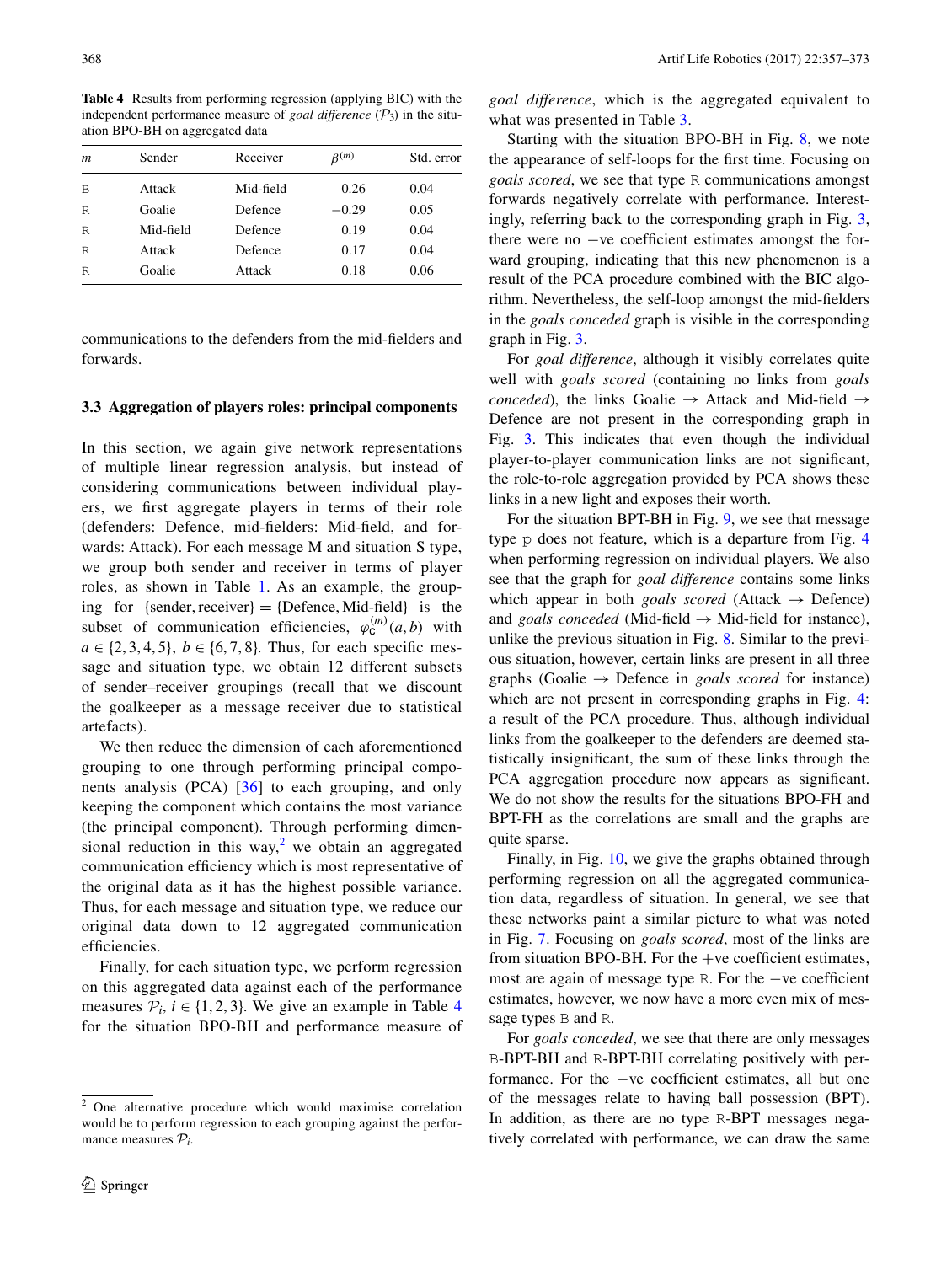

<span id="page-12-0"></span>**Fig. 8** Graphical representation of performing aggregated regression in the situation BPO-BH for all performance measures. Note that *goal difference* corresponds to the data in Table [4](#page-11-1)



<span id="page-12-1"></span>**Fig. 9** Graphical representation of performing aggregated regression in the situation BPT-BH for all performance measures



<span id="page-12-2"></span>**Fig. 10** Graphical representation of performing aggregate regression for all situations and performance measures

conclusion as the corresponding graph in Fig. [7;](#page-10-0) that more type R communication whilst in possession of the ball correlates to more goals being conceded.

Finally, upon visual inspection of the graph presented in *goal difference*, we can see that it correlates very well to the difference of the previous two performance measure graphs. The only departure to this being Goalie  $\rightarrow$  Attack −ve B-BPT-BH (which does not appear in the correspond-ing graph in Fig. [7\)](#page-10-0) and Attack  $\rightarrow$  Defence +ve R-BPT-FH (which does appear in Fig. [7](#page-10-0)).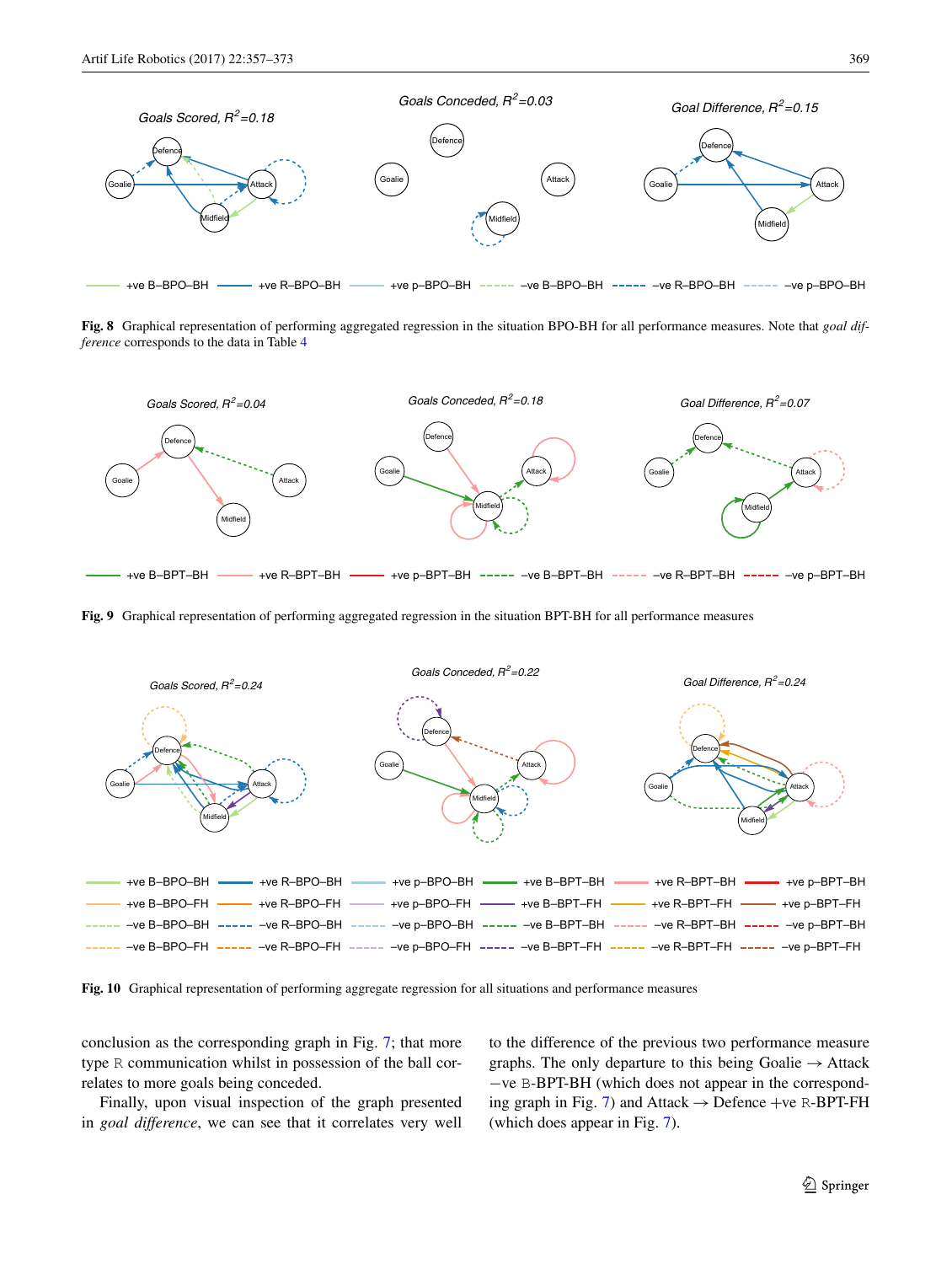

<span id="page-13-1"></span>**Fig. 11** Cumulative average of *goal difference* for six different design points over 1000 simulated games. Note that the *baseline* design point (*blue*) is the one explored in this work

# <span id="page-13-0"></span>**4 Conclusions and future work**

In this exploratory study, we measured the inter-agent communication efficiencies and performance measures from multiple runs of RoboCup Soccer Simulation 2D League. From these data, we generated agent communication networks, for different situations S and message types M, through performing multiple linear regression of the communication data against the performance measures. These *functional* networks enabled us to determine the player-to-player communications which correlated (positively and negatively) the strongest with the corresponding performance measure. Visual inspection of these networks revealed relevant motifs which highlight player tactics contributing to performance of a *structured* team comprising multiple agents.

Thus, the study analysed both the *structural* and *functional* connectivity, and offered a method for deriving functional communication networks, for various situation types and structured agent roles, based on the underlying communication data correlated with the overall performance. In other words, the functionality is defned directly in terms of overall team performance, and so, the topology of the resultant functional networks is dependent on the global outcomes. One immediate utility of our technique is its ability to expose counterintuitive motifs; for example, during BPO-BH,

communication between defenders and the goalie is negatively correlated with performance, whereas communications between mid-felders and forwards are positively correlated.

Furthermore, through utilising PCA on the data to aggregate the players into roles, the corresponding networks enabled us to determine the macroscopic role-torole communications which correlated with performance. Though largely reinforcing the narrative generated by the player-to-player networks, visual inspection of the macroscopic networks also revealed some interesting communications, mostly with the goalkeeper, which only appear due to the aggregation of players into roles. This shows that although individual player links may be deemed statistically insignifcant on their own, the true worth of the links only appears when roles are aggregated through PCA, or some equivalent technique.

It is our hope that the analysis presented in this work, which attempts to expose the non-trivial links between communication and performance in a multi-agent-based setting, will be used as a platform for future studies in this area. Specifcally, the communication protocol and its thresholds are controlled in *agent2D* by numerical global input parameters. An obvious follow-up study would include generating, and comparing, communication data for simulation runs through a systematic variation of these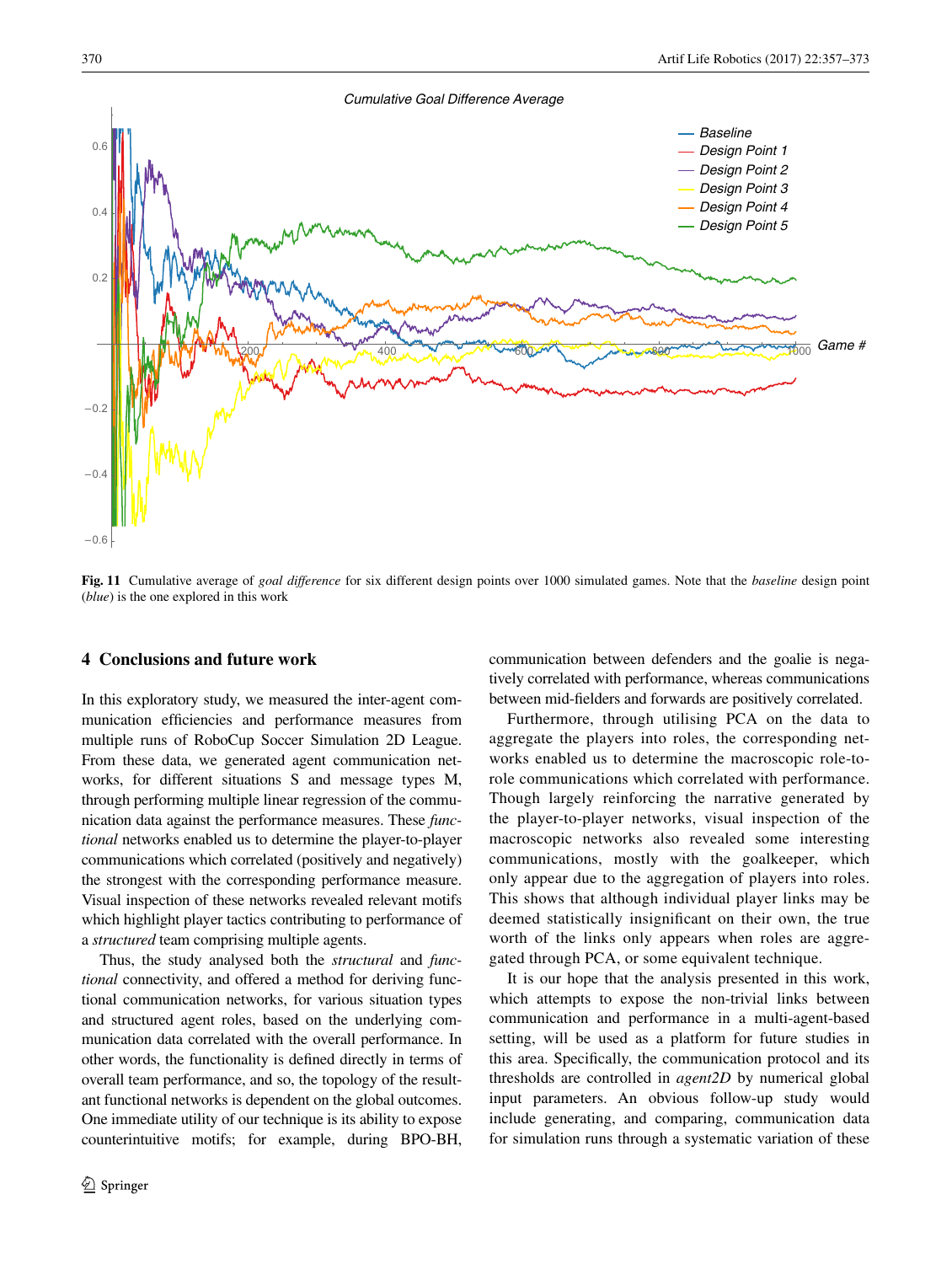global input parameters (akin to a *data-farming* experiment, where particular input parameter combinations are referred to as *design points* [\[20](#page-14-22)]). In Fig. [11,](#page-13-1) we offer the cumulative average of *goal difference* for six different design points, where we have varied the global input parameters of the home team, which changes various communication policies and protocols. We note that the *baseline* design point was focused in this work. A systematic data-farming experiment would allow an optimisation of these global communication variables against performance measures.

This would be an obvious avenue of generating more effective communication policies and protocols amongst the players. Indeed, it is our intent that the methodology detailed in this work be applied by various RoboCup teams as a means of highlighting important communication links, and generating more effective inter-agent coordination. It would also be of interest to perform similar analysis on other adversarial multi-agent-based simulators where com-munication is paramount to performance [\[33](#page-15-1)]. In such a study, with potentially many more agents under consideration, the corresponding networks would be more complicated, thus requiring more sophisticated forms of analysis (such as understanding the narrative generated from social network analysis metrics [[80\]](#page-16-22)) to expose the communication motifs. In addition, in scenarios involving signifcantly more agents, performing PCA to expose macroscopic communication links between relevant functions may yield more utility than seen in this work as they would enable the possibility of effective visual inspection.

Finally, although our technique performed multiple linear regression on the communication effciencies against performance, most information-theoretic measures typically use some variants of entropy and hence are nonlinear. Another follow-up study would involve determining some nonlinear transform of the communication data which meaningfully increased the Pearson correlation values with performance measures.

**Acknowledgements** The authors wish to thank Alexander Kalloniatis for stimulating discussions. This work was funded by Defence Science and Technology Group's Trusted Autonomous Systems Strategic Research Initiative (Project Tyche).

#### **References**

- <span id="page-14-13"></span>1. Abreu PH, Moura J, Silva DC, Reis LP, Garganta J (2012) Performance analysis in soccer: a Cartesian coordinates based approach using RoboCup data. Soft Comput 16(1):47–61
- <span id="page-14-21"></span>2. Aho K, Derryberry D, Peterson T (2014) Model selection for ecologists: the worldviews of aic and bic. Ecology 95(3):631–636
- <span id="page-14-7"></span>3. Ajitha S, Suresh Kumar TV, Rajanikanth K (2013) A quantitative framework for early prediction of cooperation in multi-agent systems. ICTACT J Soft Comput 3(4):587–595
- <span id="page-14-20"></span>4. Akaike H (1974) A new look at the statistical model identifcation. IEEE Trans Autom Control 19(6):716–723
- <span id="page-14-19"></span>5. Akiyama H (2010) Agent2D Base Code. [www.rctools.source](http://www.rctools.sourceforge.jp)[forge.jp](http://www.rctools.sourceforge.jp)
- <span id="page-14-1"></span>6. Akiyama H, Nakashima T (2013) HELIOS2012: RoboCup 2012 Soccer Simulation 2D League Champion. In: Chen X, Stone P, Sucar L, van der Zant T (eds) RoboCup 2012: Robot Soccer World Cup XVI. Springer, Berlin, pp 13–19
- <span id="page-14-12"></span>7. Bai A, Wu F, Chen X (2015) Online planning for large markov decision processes with hierarchical decomposition. ACM Trans Intell Syst Technol 6(4):45
- <span id="page-14-2"></span>8. Bai A, Chen X, MacAlpine P, Urieli D, Barrett, Stone P (2012) Wrighteagle and ut austin villa: RoboCup 2011 simulation league champions. In: Röfer T, Mayer N, Savage J, Saranlı U (eds) RoboCup 2011: Robot Soccer World Cup XV. Lecture Notes in Artifcial Intelligence. Springer, Berlin, pp 1–12
- <span id="page-14-9"></span>9. Becker R, Carlin A, Lesser V, Zilberstein S (2009) Analyzing myopic approaches for multi-agent communication. Comput Intell 25(1):31–50
- <span id="page-14-8"></span>10. Bernstein D, Zilberstein S, Immerman N (2002) The complexity of decentralized control of markov decision processes. Math Oper Res 27(4):819–840
- <span id="page-14-16"></span>11. Boccaletti S, Latora V, Moreno Y, Chavez M, Hwang DU (2006) Complex networks: structure and dynamics. Phys Rep 424(4):175–308
- <span id="page-14-5"></span>12. Budden D, Prokopenko M (2013) Improved particle fltering for pseudo-uniform belief distributions in robot localisation. In: Behnke S, Veloso MM, Visser A, Xiong R (eds) RoboCup 2013: Robot Soccer World Cup XVII, vol 8371. Lecture notes in artifcial intelligence. Springer, Berlin
- <span id="page-14-6"></span>13. Budden D, Wang P, Obst O, Prokopenko M (2014) Simulation leagues: analysis of competition formats. In: Bianchi RAC, Akin HL, Ramamoorthy S, Sugiura K (eds) RoboCup 2014: Robot Soccer World Cup XVIII, vol 8992. Lecture notes in computer science. Springer, Berlin, pp 183–194
- <span id="page-14-4"></span>14. Budden D, Wang P, Obst O, Prokopenko M (2015) RoboCup simulation leagues: enabling replicable and robust investigation of complex robotic systems. IEEE Robot Autom Mag 22(3):140–146
- <span id="page-14-0"></span>15. Butler M, Prokopenko M, Howard T (2001) Flexible synchronisation within RoboCup environment: a comparative analysis. In: Stone P, Balch T, Kraetzschmar G (eds) RoboCup 2000: Robot Soccer World Cup IV, vol 2019. Lecture notes in artifcial intelligence. Springer, Berlin, pp 119–128
- <span id="page-14-11"></span>16. Candea C, Hu H, Iocchi L, Nardi D, Piaggio M (2001) Coordination in multi-agent robocup teams. Robot Auton Syst 36(2):67–86
- <span id="page-14-3"></span>17. Chen M, Foroughi E, Heintz F, Huang Z, Kapetanakis S, Kostiadis K, Kummeneje J, Noda I, Obst O, Riley P, Steffens T, Wang Y, Yin X (2001) RoboCup Soccer Server. [http://wwfc.](http://wwfc.cs.virginia.edu/documentation/manual.pdf) [cs.virginia.edu/documentation/manual.pdf](http://wwfc.cs.virginia.edu/documentation/manual.pdf)
- <span id="page-14-17"></span>18. Chickering DM (2002) Learning equivalence classes of Bayesian-network structures. J Mach Learn Res 2(Feb):445–498
- <span id="page-14-10"></span>19. Chou WYJ, Marsh L, Gossink D (2009) Multi-agent coordination and optimisation in the RoboCupRescue project. In: 18th World IMACS/MODSIM Congress. Cairns, Australia (July) (Citeseer)
- <span id="page-14-22"></span>20. Cioppa TM, Lucas TW (2007) Efficient nearly orthogonal and space-flling latin hypercubes. Technometrics 49(1):45–55
- <span id="page-14-18"></span>21. Cliff O, Prokopenko M, Fitch R (2016) An information criterion for inferring coupling of distributed dynamical systems. Front Robot AI 3:71
- <span id="page-14-14"></span>22. Cliff OM, Lizier JT, Wang P, Wang XR, Obst O, Prokopenko M (2017) Quantifying long-range interactions and coherent structure in multi-agent dynamics. Artif Life 23(1):34–57
- <span id="page-14-15"></span>23. Cliff OM, Lizier JT, Wang XR, Wang P, Obst O, Prokopenko M (2014) Towards quantifying interaction networks in a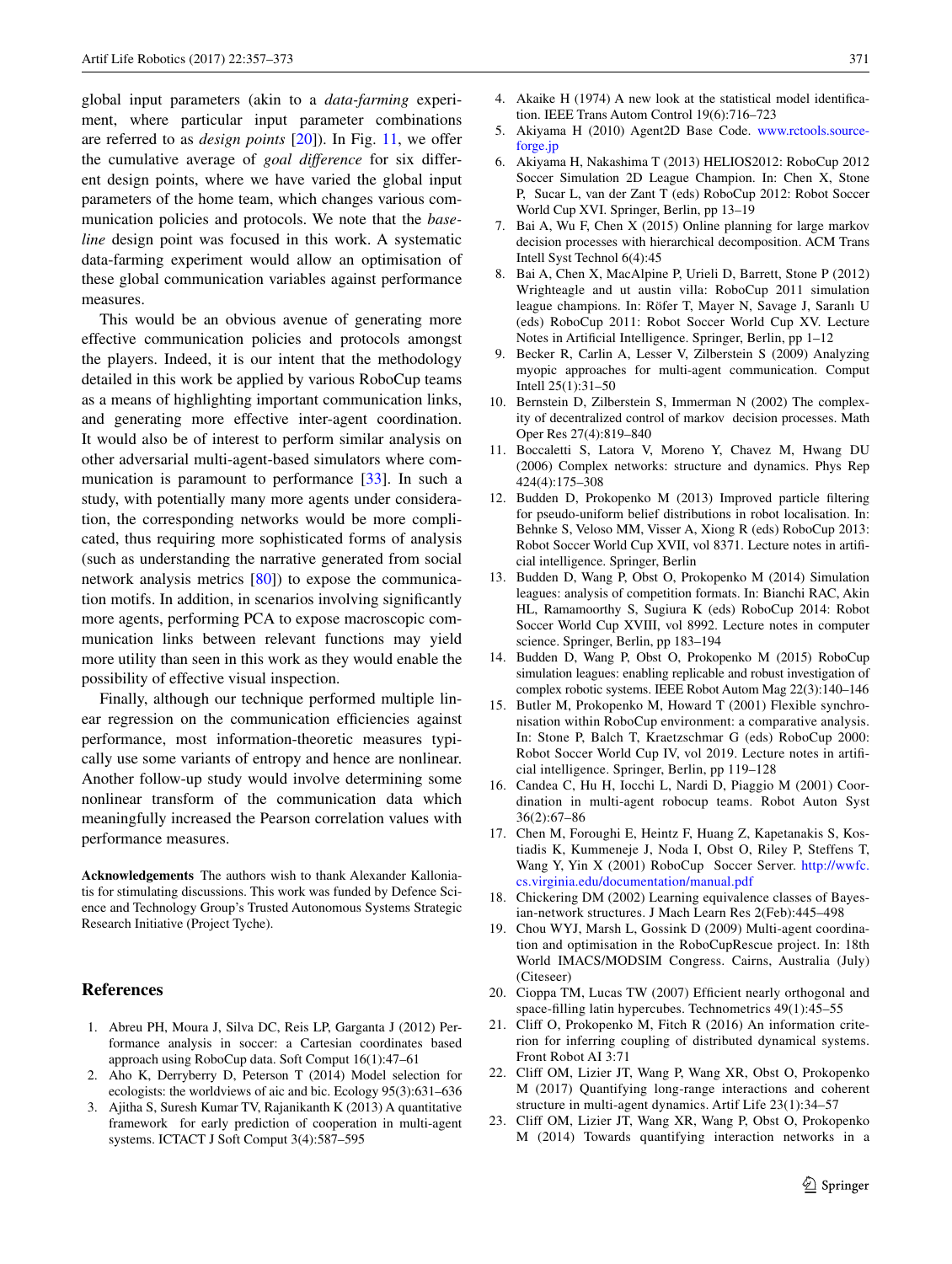football match. In: Behnke S, Veloso M, Visser A, Xiong R (eds) RoboCup 2013: Robot World Cup XVII, vol 8371. Lecture notes in computer science. Springer, Berlin, pp 1–12

- <span id="page-15-29"></span>24. Fewell JH, Armbruster D, Ingraham J, Petersen A, Waters JS (2012) Basketball teams as strategic networks. PLoS One 7(11):e47445
- <span id="page-15-27"></span>25. Frias-Martinez V, Marcinkiewicz M, Parsons S, Sklar E (2004) Using multiagent coordination techniques in the robocup fourlegged league. In: Proceedings of the AAAI spring symposium on bridging the multi-agent and multi-robotic research gap
- <span id="page-15-35"></span>26. Gan SK, Fitch R, Sukkarieh S (2014) Online decentralized information gathering with spatial-temporal constraints. Auton Robot 37(1):1–25
- <span id="page-15-36"></span>27. Ghahramani Z (1998) Learning dynamic bayesian networks. In: Giles C, Gori M (eds) Adaptive processing of sequences and data structures. Springer, Berlin, pp 168–197
- <span id="page-15-23"></span>28. Gutiérrez C, García-Magariño I (2009) A metrics suite for the communication of multi-agent systems. J Phys Agents 3(2):7–14
- <span id="page-15-24"></span>29. Gutiérrez C, García-Magariño I, Fuentes-Fernández R (2011) Detection of undesirable communication patterns in multiagent systems. Eng Appl Artif Intell 24(1):103–116
- <span id="page-15-17"></span>30. Haker M, Meyer A, Polani D, Martinetz T (2002) A method for incorporation of new evidence to improve world state estimation. In: Birk A, Coradeschi S, Tadokoro S (eds) RoboCup 2001: Robot Soccer World Cup V, vol 2377. Lecture notes in computer science. Springer, Berlin, pp 362–367
- <span id="page-15-26"></span>31. Hausknecht M, Mupparaju P, Subramanian S, Kalyanakrishnan S, Stone P (2016) Half feld offense: an environment for multiagent learning and ad hoc teamwork. In: In AAMAS adaptive learning agents (ALA) workshop
- <span id="page-15-22"></span>32. Howard RA (1966) Information value theory. Syst Sci Cybern IEEE Trans 2(1):22–26
- <span id="page-15-1"></span>33. Ilachinski A (2004) Articifcal war: multiagent-based simulation of combat. World Scientifc, Singapore
- <span id="page-15-18"></span>34. Jennings NR, Sycara K, Wooldridge M (1998) A roadmap of agent research and development. Auton Agents Multi-agent Syst 1(1):7–38
- <span id="page-15-11"></span>35. Jinyi Y, Ni L, Fan Y, Yunpeng C, Zengqi S (2004) Technical solutions of TsinghuAeolus for robotic soccer. In: Polani D, Browning B, Bonarini A, Yoshida K (eds) RoboCup 2003: Robot Soccer World Cup VII. Springer, Berlin, pp 205–213
- <span id="page-15-38"></span>36. Jolliffe IT (2002) Principal component analysis, 2nd edn. Springer, New York
- <span id="page-15-31"></span>37. Kantz H, Schreiber T (2004) Nonlinear time series analysis, vol 7. Cambridge University Press, Cambridge
- <span id="page-15-3"></span>38. Kitano H, Asada M (1998) The RoboCup humanoid challenge as the millennium challenge for advanced robotics. Adv Robot 13(8):723–736
- <span id="page-15-2"></span>39. Kitano H, Tambe M, Stone P, Veloso MM, Coradeschi S, Osawa E, Matsubara H, Noda I, Asada M (1998) The RoboCup synthetic agent challenge 97. In: Kitano M (ed) RoboCup-97: Robot Soccer World Cup I, London, UK. Springer, Berlin, pp 62–73
- <span id="page-15-5"></span>40. Kok JR, Spaan MTJ, Vlassis NA (2005) Non-communicative multi-robot coordination in dynamic environments. Robot Auton Syst 50(2–3):99–114
- <span id="page-15-12"></span>41. Kok JR, Vlassis N, Groen FCA, UvA Trilearn (2003) team description. In: Polani D, Browning B, Bonarini A, Yoshida K (eds) Proceedings CD RoboCup 2003, Padua, Italy, July 2003. Springer, Berlin
- <span id="page-15-32"></span>42. Lizier J, Heinzle J, Horstmann A, Haynes J, Prokopenko M (2011) Multivariate information-theoretic measures reveal directed information structure and task relevant changes in fMRI connectivity. J Comput Neurosci 30(1):85–107
- <span id="page-15-33"></span>43. Lizier J, Rubinov M (2012) Multivariate construction of effective computational networks from observational data. Max Planck Institute for Mathematics in the Sciences (preprint)
- <span id="page-15-15"></span>44. MacAlpine P, Barrett S, Urieli D, Vu V, Stone P (2012) Design and optimization of an omnidirectional humanoid walk: a winning approach at the RoboCup 2011 3D simulation competition. In: Proceedings of the 26th conference on artifcial intelligence, AAAI
- <span id="page-15-37"></span>45. Moore D, McGabe G (1993) Introduction to the practice of statistics, 2nd edn. W.H Freedman and Company, New York
- <span id="page-15-6"></span>46. Mota L, Reis L, Lau N (2011) Multi-robot coordination using setplays in the middle-size and simulation leagues. Mechatronics 21(2):434–444
- <span id="page-15-25"></span>47. Nair R, Tambe M, Marsella S (2003) Team formation for reformation in multiagent domains like RoboCupRescue. In: Kaminka G, Lima P, Rojas R (eds) RoboCup 2002: Robot Soccer World Cup VI. Lecture notes in computer science, vol. 1395. Springer Verlag, Berlin, pp 150–161
- <span id="page-15-16"></span>48. Niehaus C, Röfer T, Laue T (2007) Gait optimization on a humanoid robot using particle swarm optimization. In: Proceedings of the second workshop on humanoid soccer robots. IEEE
- <span id="page-15-4"></span>49. Noda I, Stone P (2003) The RoboCup soccer server and CMUnited clients: implemented infrastructure for MAS research. Auton Agents Multi-agent Syst 7(1–2):101–120
- <span id="page-15-21"></span>50. Panait L, Luke S (2005) Cooperative multi-agent learning: the state of the art. Auton Agents Multi-agent Syst 11(3):387–434
- <span id="page-15-34"></span>51. Park HJ, Friston K (2013) Structural and functional brain networks: from connections to cognition. Science 342(6158):1238411
- <span id="page-15-30"></span>52. Peña JL, Touchette H (2012) A network theory analysis of football strategies. In: Proc Euromech Physics of Sports Conference, 2012 (arXiv preprint). [arXiv:1206.6904](http://arxiv.org/abs/1206.6904)
- <span id="page-15-7"></span>53. Prokopenko M, Wang P (2016) Disruptive innovations in RoboCup 2D soccer simulation league: from Cyberoos'98 to Gliders2016. In: Behnke S, Lee D, Sariel S, Sheh R (eds) RoboCup 2016: Robot Soccer World Cup XX. Lecture notes in artifcial intelligence. Springer, Berlin
- <span id="page-15-13"></span>54. Prokopenko M, Wang P, Obst O, Jauregui V (2016) Gliders 2016: Integrating multi-agent approaches to tactical diversity. In: RoboCup 2016 symposium and competitions: team description papers. Germany, July, Leipzig, p 2016
- <span id="page-15-28"></span>55. Prokopenko M, Ay N, Obst O, Polani D (2010) Phase transitions in least-effort communications. J Stat Mech Theory Exp 2010(11):P11025
- <span id="page-15-8"></span>56. Prokopenko M, Wang P (2003) Relating the entropy of joint beliefs to multi-agent coordination. In: Kaminka G, Lima P, Rojas R (eds) RoboCup 2002: Robot Soccer World Cup VI, vol 2752. Lecture notes in computer science. Springer, Berlin, pp 367–374
- <span id="page-15-0"></span>57. Prokopenko M, Wang P (2004) Evaluating team performance at the edge of chaos. In: Polani D, Browning B, Bonarini A, Yoshida K (eds) RoboCup 2003: Robot Soccer World Cup VII, vol 3020. Lecture notes in computer science. Springer, Berlin, pp 89–101
- <span id="page-15-20"></span>58. Pynadath DV, Tambe M (2002) The communicative multiagent team decision problem: analyzing teamwork theories and models. J Artif Intell Res 16:389–423
- <span id="page-15-19"></span>59. Rein R, Memmert D (2016) Big data and tactical analysis in elite soccer: future challenges and opportunities for sports science. SpringerPlus 5(1):1410–1412
- <span id="page-15-14"></span>60. Riedmiller M, Gabel T, Knabe J, Strasdat H (2006) Brainstormers 2D - team description 2005. In: Bredenfeld A, Jacoff A, Noda I, Takahashi Y (eds) RoboCup 2005: Robot Soccer WorldCup IX. Lecture notes in computer science, vol. 4020. Springer Verlag, Berlin, pp 219–229
- <span id="page-15-9"></span>61. Riedmiller M, Gabel T, Hafner R, Lange S (2009) Reinforcement learning for robot soccer. Auton Robot 27(1):55–73
- <span id="page-15-10"></span>62. Riley P, Stone P, Veloso M (2001) Layered disclosure: revealing agents' internals. In: Castelfranchi C, Lesperance Y (eds),